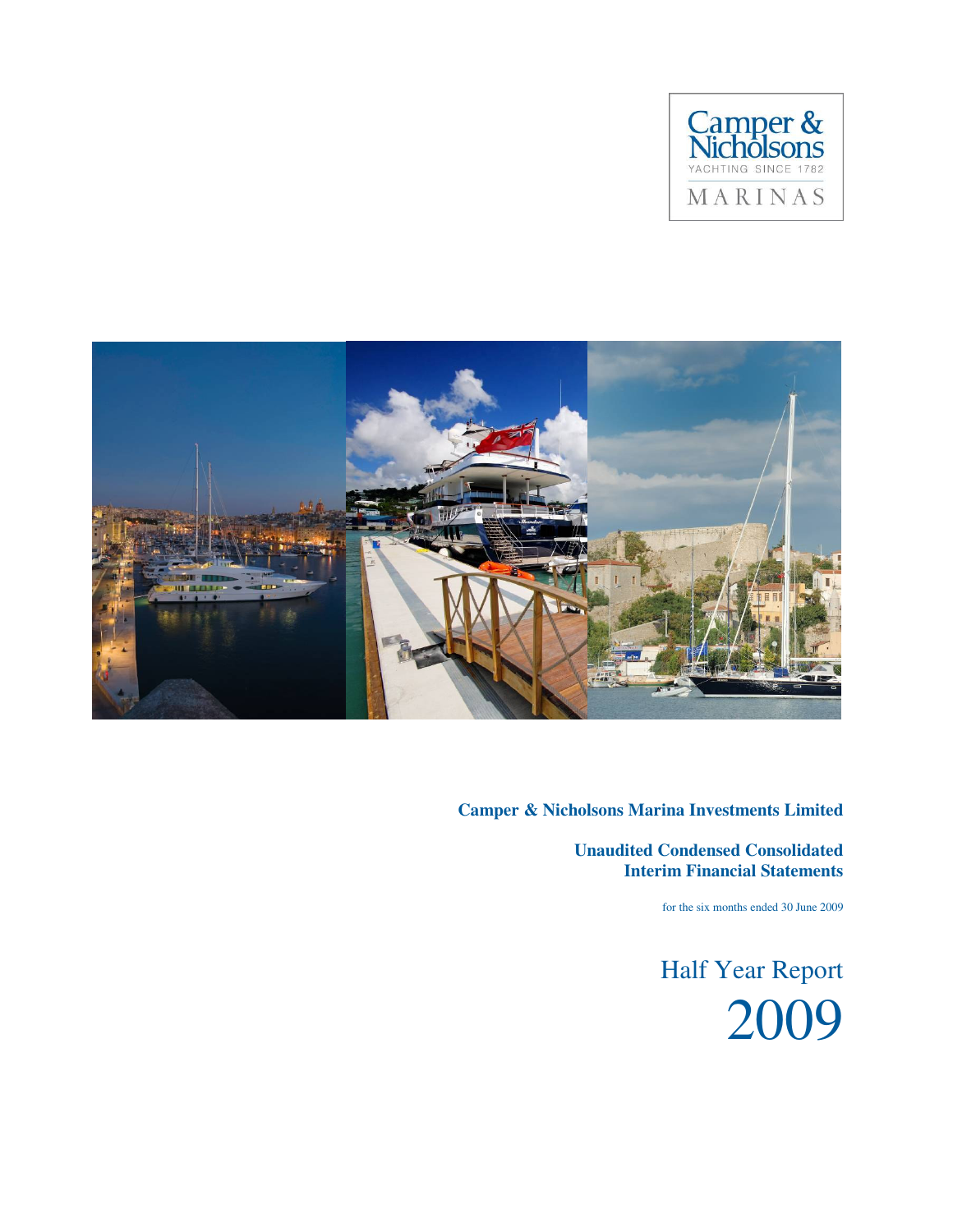# **Index**

|                                                                            | Page |
|----------------------------------------------------------------------------|------|
| Chairman's statement                                                       | 2    |
| <b>Business Review</b>                                                     | 3    |
| General Information                                                        | 9    |
| Independent review report                                                  | 10   |
| Unaudited Condensed Consolidated Statement of Comprehensive Income         | 11   |
| Unaudited Condensed Consolidated Statement of Changes in Equity            | 12   |
| Unaudited Condensed Consolidated Statement of Financial Position           | 13   |
| Unaudited Condensed Consolidated Statement of Cash Flows                   | 14   |
| Notes to the Unaudited Condensed Consolidated Interim Financial Statements | 15   |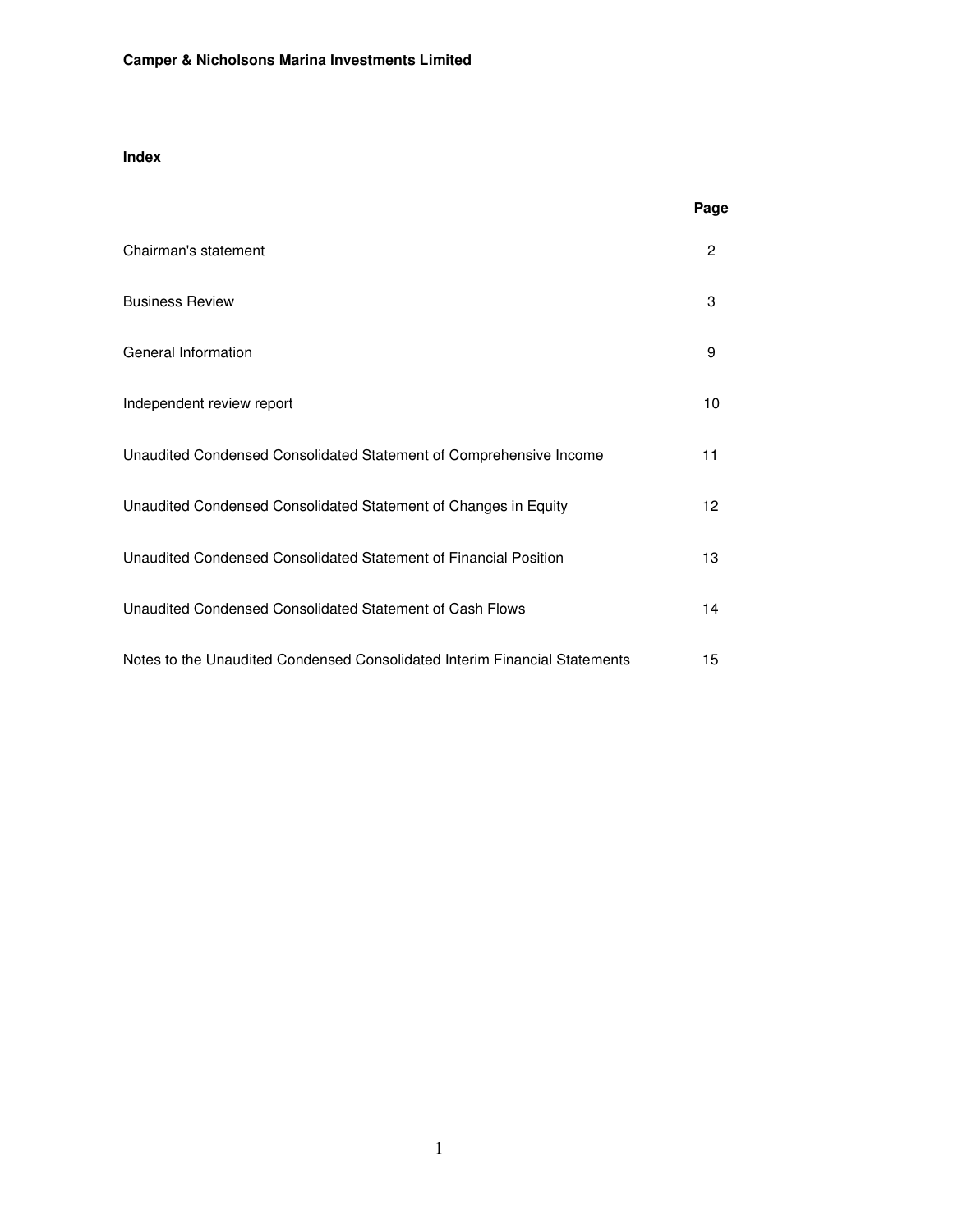### **CHAIRMAN'S STATEMENT**

Since we completed the internalisation process in December 2008 through the acquisition of the management company, we have made significant progress in managing the business as one trading entity with all our interests aligned, which gives us confidence in the business going forward.

During the 6 months to 30<sup>th</sup> June 2009 the Group made a loss before tax of €2.2 million (2008: €1.5 million) on sales of €1.3 million (2008: €1.2 million). As at 30<sup>th</sup> June 2009 the parent company had cash balances of €9.6 million (2008: €17.0 million) excluding the Scotia Bank collateral of €5.0 million (2008: Nil).

Whilst the first 6 months of 2009 shows a continuing but slightly reduced operating loss, I am pleased to report that we are making good progress towards the completion of the development phase of this business which we expect to be completed within the next two years.

Following internalisation, the Group now consists of 3 well located marinas and a third party marina management and consultancy business, all with strengthened management teams.

Grand Harbour Marina (Malta) ("GHM") operated at breakeven at EBITDA level in the first half of 2009 and is expected to move to profit in 2010 without the benefit of any berth sales. Enquiries remain encouraging but in the light of economic circumstances we have revised our planning assumptions and assumed a low level of berth sales in 2009 and 2010. However berth rentals continue to be very strong.

Cesme in Turkey – the construction contract has been signed and construction is underway with major work to start in September/October 2009. We expect the marina to be ready for the 2010 season. Enquiry levels for annual berth rentals remain high and although none have currently been signed, pricing levels in the area are being maintained at attractive levels.

Port Louis Grenada is also on plan with the construction contract for the next phase of development now underway. Whilst the marina is partly operational now we expect the increased lettable water area to be fully operational for the next season starting December 2009 which will contribute to improved performance going forward. Similar conservative assumptions as those used for GHM have been made in relation to berth sales at Port Louis in 2009 and 2010.

Our third party marina management and consultancy business, acquired when the Camper & Nicholsons business was internalised in December 2008 has been given increased emphasis and continues to look very positive with high levels of enquiries. Two existing contracts were extended during the period and two new 10 year contracts were signed in June/July. These contracts, which are not capital intensive, will typically make an important contribution to profitability and cash flow as the business matures and increases in scale over the coming years. A significant number of additional contracts are under discussion.

### **Outlook**

We have sufficient resources to successfully complete the development phase of CNMI during 2010 and our plan shows we are cash sufficient through to the end of this period.

Although we do not expect to be profitable until 2011, were there to be a pick up in berth sales in the near term it would significantly improve the profitability of the business.

Whilst your Board continues to have confidence in the future of this business, we are actively pursuing ways to meet the needs of our shareholders.

Sir Christopher Lewinton Chairman 14 September 2009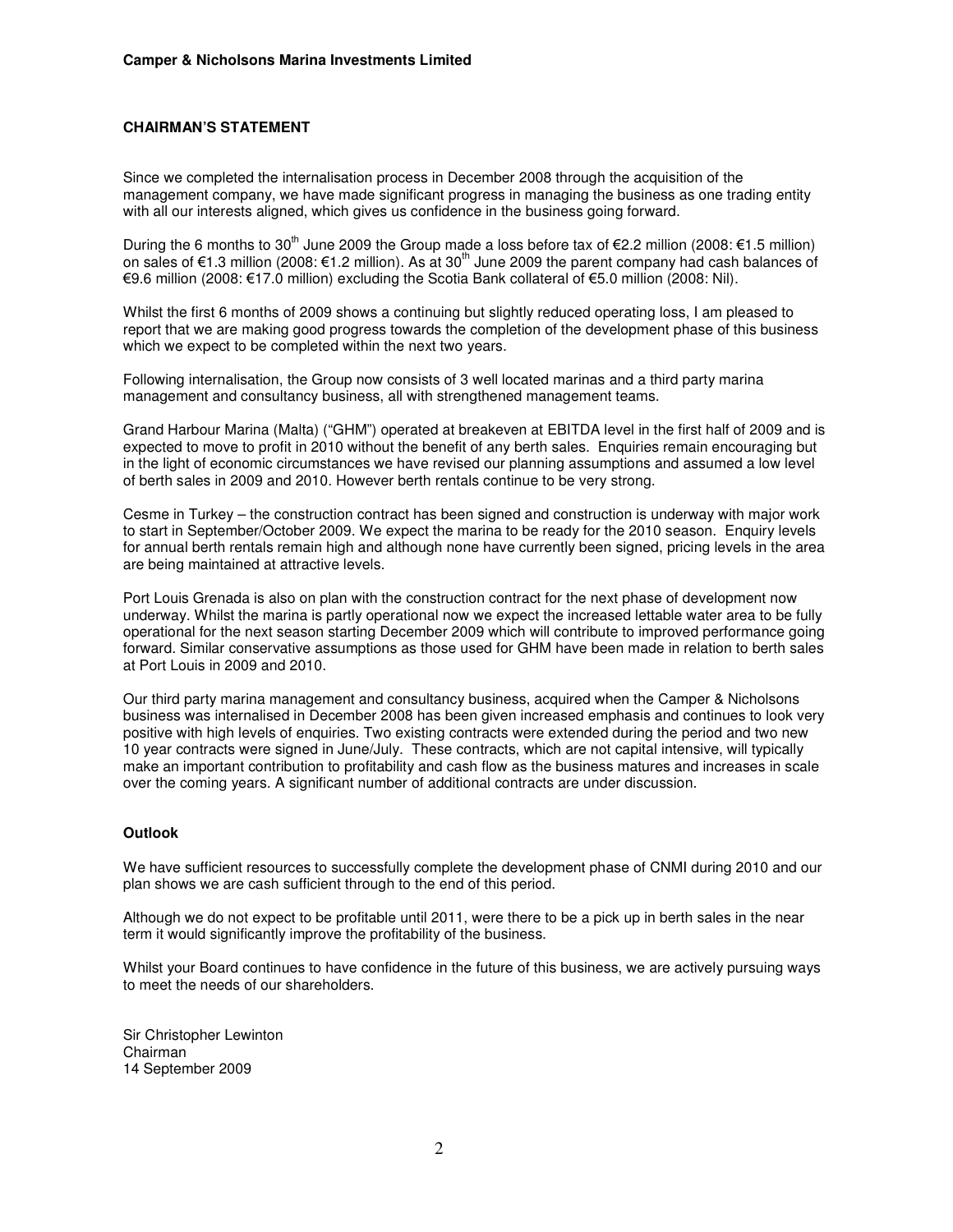# **BUSINESS REVIEW**

By Nick Maris, Chairman and CEO of Camper & Nicholsons Marinas International Limited

# **Introduction**

We have invested in three marinas to date: At Cesme Marina in Turkey, our joint venture with IC Holdings, construction contracts have been signed to bring the marina to full operation with a planned opening in Spring of 2010. At Port Louis in Grenada, W.I., construction contracts have been signed for the next major phase of expansion planned to be completed in December of 2009. Whilst Grand Harbour Marina in Malta, which is complete, continued to enjoy rising superyacht occupancy and berth rates. As planned 2010 will see the Group invested in 3 fully operational marinas.

Revenues during the development phase of marinas are improved by long term berth sales. Although enquiry levels have been good customers have been reluctant to conclude contracts, and no berth sales at our marinas were completed during the period. This and having regard to the fact that two of the marinas are in the development phase, resulted in the Group recording sales revenues of €1.3 million (2008 €1.2 million) and made a loss before tax of €2.2 million (2008 €1.5 million).

We continue to develop our third party marina management and consultancy business for which we are finding strong international demand. Clients recognize the value of the brand, and the strength of an experienced internal management team covering all marina related disciplines. The strength of our market intelligence and sales and marketing team and activities have also proved attractive to our clients. Since January we have signed 2 new 10 year contracts whilst a number of additional contracts are in the detailed negotiation stage. We expect the momentum generated during the first half of 2009 to continue through the rest of the year.

We aim to deliver to our marina clients high standards of service in high quality facilities. Customer feedback, repeat visits from visitors, and high retention rates from annual berth holders are all evidence of the successful delivery of these standards.

# **Cesme Marina, Turkey**

At Cesme marina in Turkey, our Joint Venture with IC Holdings, following site handover in July of 2008, final detailed approvals to permit construction to start were received on 23 June 2009. A construction contract was signed on 9 July 2009, for the construction of the full marina comprising approximately 32,000 square meters of lettable berthing area for 375 yachts and 7,300 square meters of buildings for retail and marina facilities uses. Construction costs are anticipated to be in the region of €12.5 million.

A term loan facility is in the process of negotiation for approximately €9 million. On the basis that this term loan is secured the equity requirement from our Company to fund the construction is circa  $\epsilon$ 1.5 million (in the absence of a bank loan circa €5.5 million).

Substantial completion of the marina is planned for May of 2010 in time for the season's opening. 600 yachts have registered enquiries for berths. Discussions with anchor tenants for the retail space are progressing satisfactorily.

Overall we presently anticipate that the investment case returns will be met.

CB Richard Ellis valued the Cesme Marina BOT Contract (based on a 100% interest) at €3.3 million as at 31 December 2008 which has been reduced to €2.75 million at 30 June 2009 mainly due to the current uncertainties in the retail property market in Turkey. After adjusting for CNMI's 45% shareholding and other assets and liabilities, CNMI's interest in Cesme is valued at €1.1 million against an investment of €1.1 million as at the period end. After adjusting for retained losses and a small level of deferred tax, the NAV uplift is  $€0.4$  million.

# **Grand Harbour Marina, Malta**

CNMI's investment in Grand Harbour Marina plc ("GHM"), a Maltese listed marina company, remains unchanged from the level at 31 December 2008. CNMI holds 79.2% of GHM's shares and the balance is traded on the Malta Stock Exchange. The market capitalization of GHM at the time of writing this report stood at €19.8 million.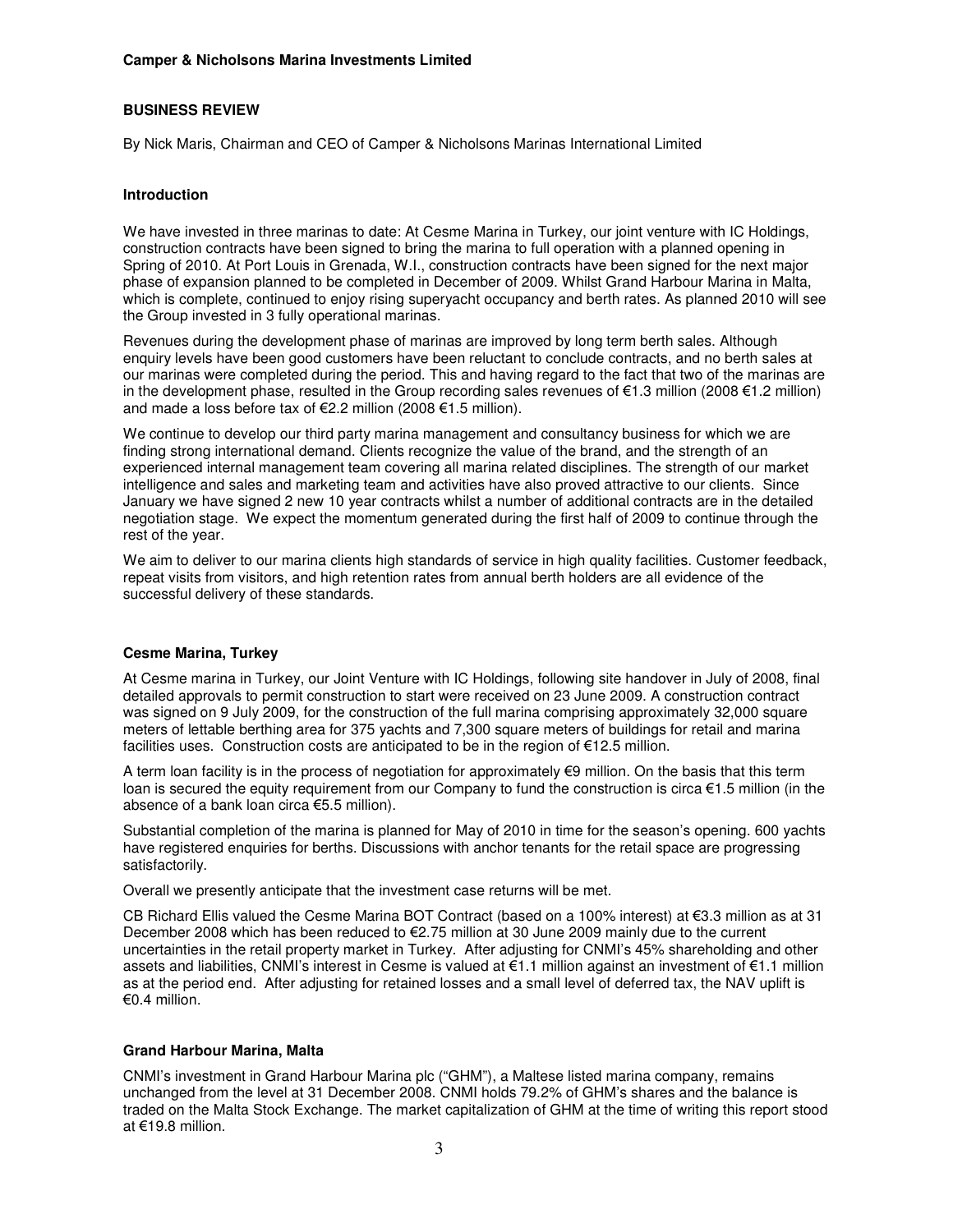### **Camper & Nicholsons Marina Investments Limited**

Following a tariff increase of 15% for pontoon berths and 50% for visiting yachts, full occupancy has been maintained on the pontoon berths, and visiting/seasonal yachts revenues reached their highest levels to date with strong winter occupancy. The marina achieved slightly better than breakeven at the EBITDA level during the period. The marina is on target to reach operating break even without berth sales during the course of 2009.

Berth sales enquiry levels have remained strong, but caution amongst buyers means that no berth sales have been concluded in the period.

GHM generated revenues of €0.9 million (2008: €1.1 million of which €0.5 million were berth sales). After deducting direct cost of sales and normal operating costs but before depreciation, GHM made an operating profit of €0.05 million. After finance charges, depreciation and tax, GHM made a loss of €0.3 million (2008: €0.1 million).

The Malta Government issued a request for proposals for the privatization of 3 marinas in Malta, on 25 year concessions. The Group submitted bids for two of these marinas which together have lettable water area of nearly 34,000 square metres and a total of 666 berths. The larger of the two marinas represents around 60% of both the lettable water area and the number of berths. The present intention of the Government is to award the concessions within 2009.

CB Richard Ellis valued GHM (based on a 100% interest) at €21.0 million as at 31 December 2008 which was decreased to €20.1 million in its valuation as at 30 June 2009. After adjusting for minority interests the NAV uplift is €1.3 million all of which has been consolidated into CNMI's trading results in the current and prior periods.

# **Port Louis Marina, Grenada**

At Port Louis it has been decided to phase the balance of the marina construction. The next phase will take the lettable berth area from approximately 17,000 to 30,000 square metres, with the design optimized for 161 yachts but capable of accommodating over 220 yachts.

A construction contract was signed on 9 June 2009 for this phase, the construction cost of which is budgeted at approximately €6.7 million (\$9.5 million). In addition to the construction of additional berths, most of the balance of the infrastructure works needed for the full marina development planned to reach excess 50,000 square meters of lettable berth area, will be completed. These include high quality toilet and shower facilities and additional fuel, electric, water and sewage utilities. Substantial completion is anticipated within 2009 in time for the high season.

Negotiations have been finalized with Scotiabank to amend the terms of the existing loan agreement to reflect this phasing, subject to completion of the necessary documentation. The loan will be capped at \$15 million – (previously \$25 million) the collateral deposit of \$7 million lodged with Scotiabank will be released towards funding this phase, and certain covenants will be relaxed to come into effect only upon completion of the construction phases.

Port Louis has reclamation rights and freehold land along the Southern shore of the marina. Detailed planning consent for some 22 residential units was associated with this land. Although the reclamation and development, which is not planned for the immediate future, has proved contentious with some local groups, Government has been explicitly supportive of the Port Louis project. Recognizing the importance of maintaining good relations with the local community, the Company will be working with stakeholders to evolve a mutually satisfactory development approach.

As development continued, during the first half of 2009 the marina generated total revenues of €0.3 million (2008: €0.1 million) which, after operating and marketing costs, resulted in an operating loss of €0.6 million (2008: €0.6 million). An interest charge of €0.2 million (2008: Nil) resulted in a pre and post tax loss of €0.8 million (2008: €0.6 million).

We are encouraged by the growth in occupancy, despite ongoing construction, and by the continued levels of berth sale enquiry.

CB Richard Ellis valued the Port Louis Marina and reclaimed land for development at US\$27.9 million at 31 December 2008. Primarily as a result of the current economic uncertainties, reduced property yields and delays in the sales of berths, CBRE has decreased the valuation to US\$24.8 million at 30 June 2009. After adjusting for other assets and liabilities and losses there is a further €2.6 million negative NAV adjustment reported in relation to the Port Louis Marina. The Board continues to believe, however, that the value decrease is not permanent and that Port Louis will provide an attractive investment for the Company.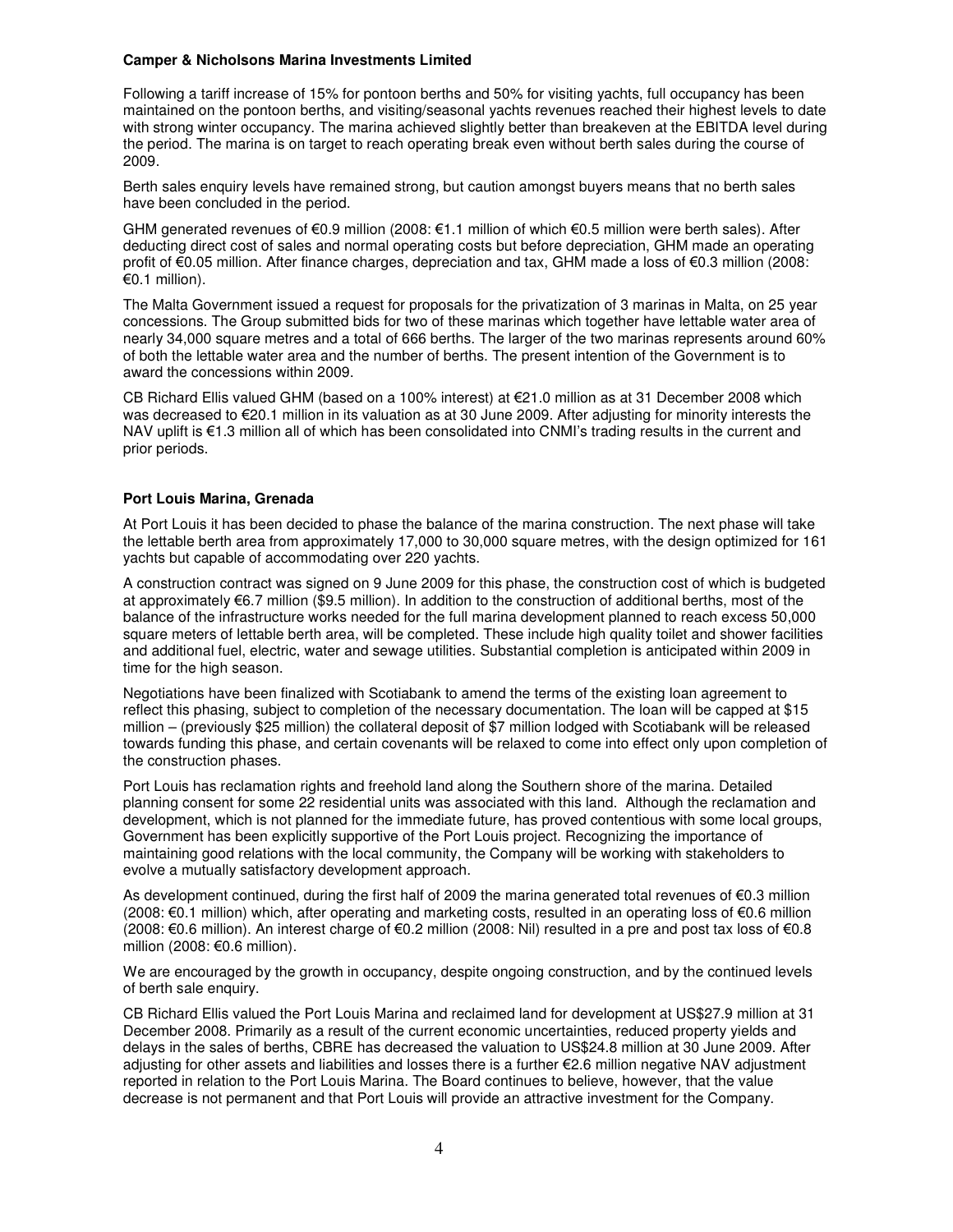# **Camper & Nicholsons Marina Investments Limited**

# **Third Party Marina Service Agreements**

The Camper & Nicholsons brand, the experienced management, and proven systems have proved attractive to our  $3<sup>rd</sup>$  party clients.

The business development team has been strengthened and we are pleased to say that we have signed the following contracts:

- To be disclosed marina (presently disclosure is embargoed) 600 berth development marina Cyprus – 10 year services agreement
- Cockleshell Bay Marina 153 berth Marina St Kitts Caribbean 10 year services agreement

The Company has carried out its first assignment in China being consultancy work on a 285 berth marina in Sanya. In addition a Memorandum of Understanding has been entered into for service agreements for up to 4 marinas in Cuba.

Several more services agreements are presently in the detailed stages of negotiation. It is expected that in the medium term such contracts will yield both attractive margins and recurring cash flows.

During the period the acquired business of Camper & Nicholsons Marinas International generated total revenues of €1.0 million including the provision of operating, management, sales & marketing and technical services provided to the Group's owned marinas, primarily Port Louis and GHM.

# **Sales and Marketing activities**

The Group has a dedicated sales and marketing force. It undertakes a wide range of activities to promote berth rental and sales for the Group's own marinas and third party marinas under service agreements. Activities included attendance at international boat shows and support of yachting industry events, as well as ongoing advertising and PR campaigns and continued enhancements to the Company's web presence. This co-ordinated activity generated press coverage in the yachting, superyacht and marine industry as well as general business media. It also increased enquiry levels for berth rentals and sales, which in turn drove occupancy levels and provided additional face-to-face contact with brokers, charter brokers, managers, yacht captains and owners. To support the Group's marketing efforts the technology and data infrastructure has been further developed, with the worldwide database of marinas, including berth mixes and tariffs, coming on-stream. This web-based application, allied to the Group's CRM (Customer Relationship Marketing) database, provides a powerful and scalable set of tools for our own marinas and those owned by third parties.

### **Potential further Investments**

The Group has a good pipeline of potential further investments in marinas, which are being continuously evaluated. Whilst caution is being exercised the re-appearance of credit lines, and interest from potential investors and joint venture partners is encouraging.

### **Financial Overview**

CNMI's pre tax loss of €2.2 million during the first half of 2009 (2008: €1.5 million) reflected the small loss at GHM, the fixed costs invested whilst developing both Cesme and Port Louis and the running costs of the Company including those required to develop the third party marina services business.

Sales of €1.3 million (2008: €1.2 million) during the period reflected a first contribution of €0.1 million from the third party marina services and consultancy business acquired with Camper & Nicholsons Marinas International Limited in December 2008, an increased level of marina operating activities at GHM and €0.3 million of sales at Port Louis. After direct cost of sales of €0.3 million, operating expenses totalling €2.9 million and net interest expenditure of €0.3 million this resulted in a loss before tax of €2.2 million (2008: €1.5 million) and, with a small tax credit, an after tax figure of €2.1 million (2008: €1.5 million). The loss per share to CNMI shareholders was 3.9c (2008: loss per share of 2.9c).

The change in revenues, operating expenses and cost of sales and loss before tax from the period January 1 to June 30 2008 to the same period in 2009 is summarised in the table below: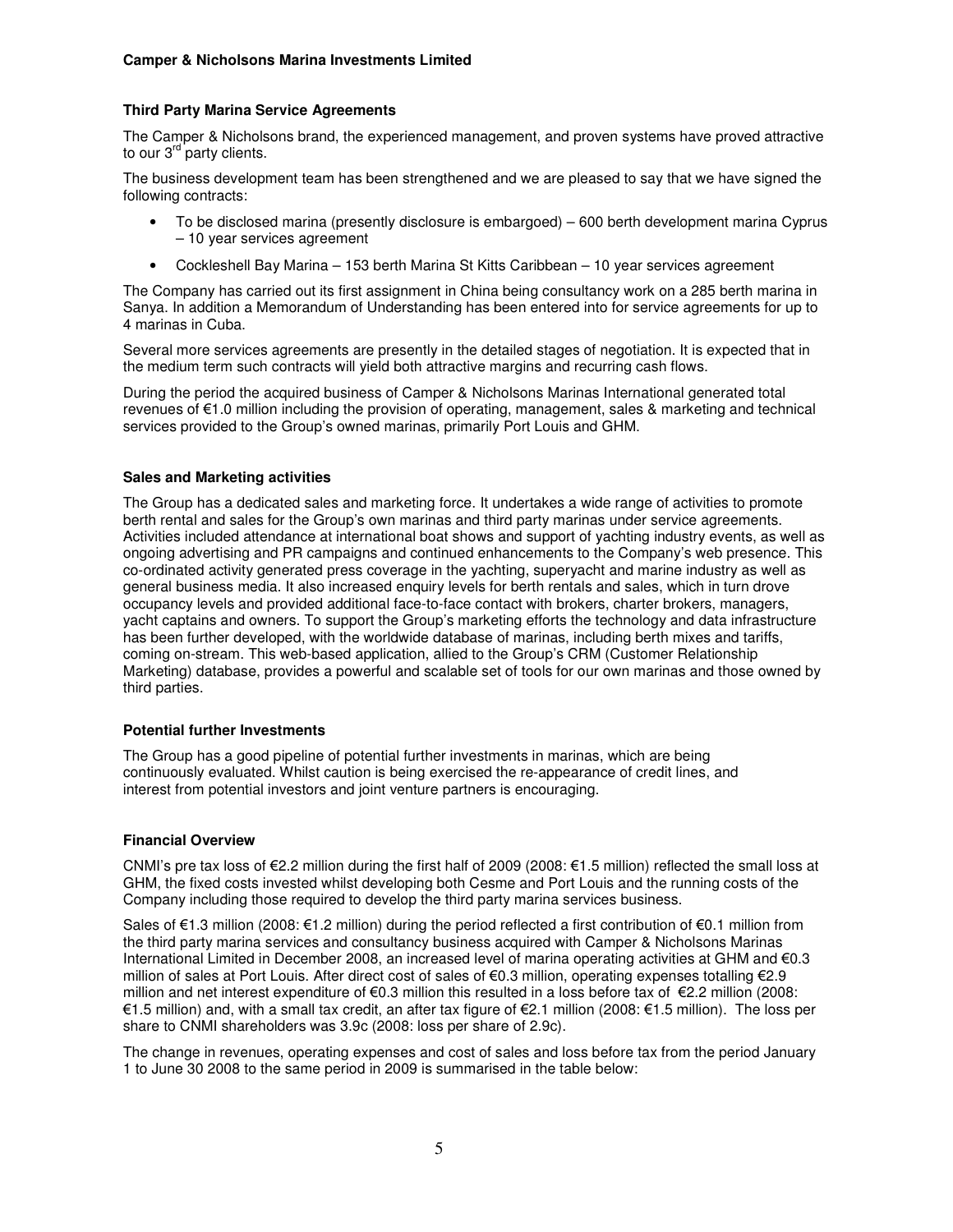| €m                                            | <b>Sales</b> | Op Exps<br>& cost of<br>sales | Loss<br><b>Before</b><br>Tax |
|-----------------------------------------------|--------------|-------------------------------|------------------------------|
| 2008                                          | 1.2          | (3.1)                         | (1.5)                        |
| Reduced berth sales                           | (0.5)        | 0.2                           | (0.3)                        |
| <b>GHM Performance improvements</b>           | 0.3          |                               | 0.3                          |
| Port Louis performance improvements           | 0.2          | (0.2)                         |                              |
| Acquisition of Manager and Investment Adviser | 0.1          | (0.4)                         | (0.3)                        |
| Reduction in parent company and other costs   |              | 0.3                           | 0.3                          |
| Change in net interest                        |              |                               | (0.7)                        |
| 2009                                          | 1.3          | (3.2)                         | (2.2)                        |

The impact of the acquisition of the Manager and Investment Adviser completed in December 2008 through the Internalisation process as shown above is analysed in more detail in the table below:

| €m                                              | Sales | Op Exps<br>& cost of<br>sales | Loss<br><b>Before</b><br>Tax |
|-------------------------------------------------|-------|-------------------------------|------------------------------|
| Total Manager and Investment Adviser            | 1.0   | (1.8)                         | (0.8)                        |
| Eliminate intra Group transactions              | (0.9) | 0.9                           |                              |
| Sub total                                       | 0.1   | (0.9)                         | (0.8)                        |
| Elimination of Manager Fee post Internalisation |       | 0.5                           | 0.5                          |
| Net impact on Group                             | 0.1   | (0.4)                         | (0.3)                        |

The consolidated Balance Sheet at 30 June 2009 comprised the assets and liabilities of the Company, Grand Harbour Marina plc, Camper & Nicholsons Caribbean Holdings Ltd and Camper & Nicholsons Marinas Holdings Limited and, on a proportional basis, the Company's interest in Cesme. The non current assets of €44.8 million (Dec 2008: €44.5 million) comprised the tangible fixed assets employed in the marina businesses, the goodwill arising on the acquisitions and a small deferred tax balance. Current assets included the un-invested net proceeds of the AIM listing of around €9.6 million held mainly as fixed short term deposits, the \$7 million cash collateral held in respect of the Scotia Bank loan and the cash balances and trade and other debtors of the marina businesses.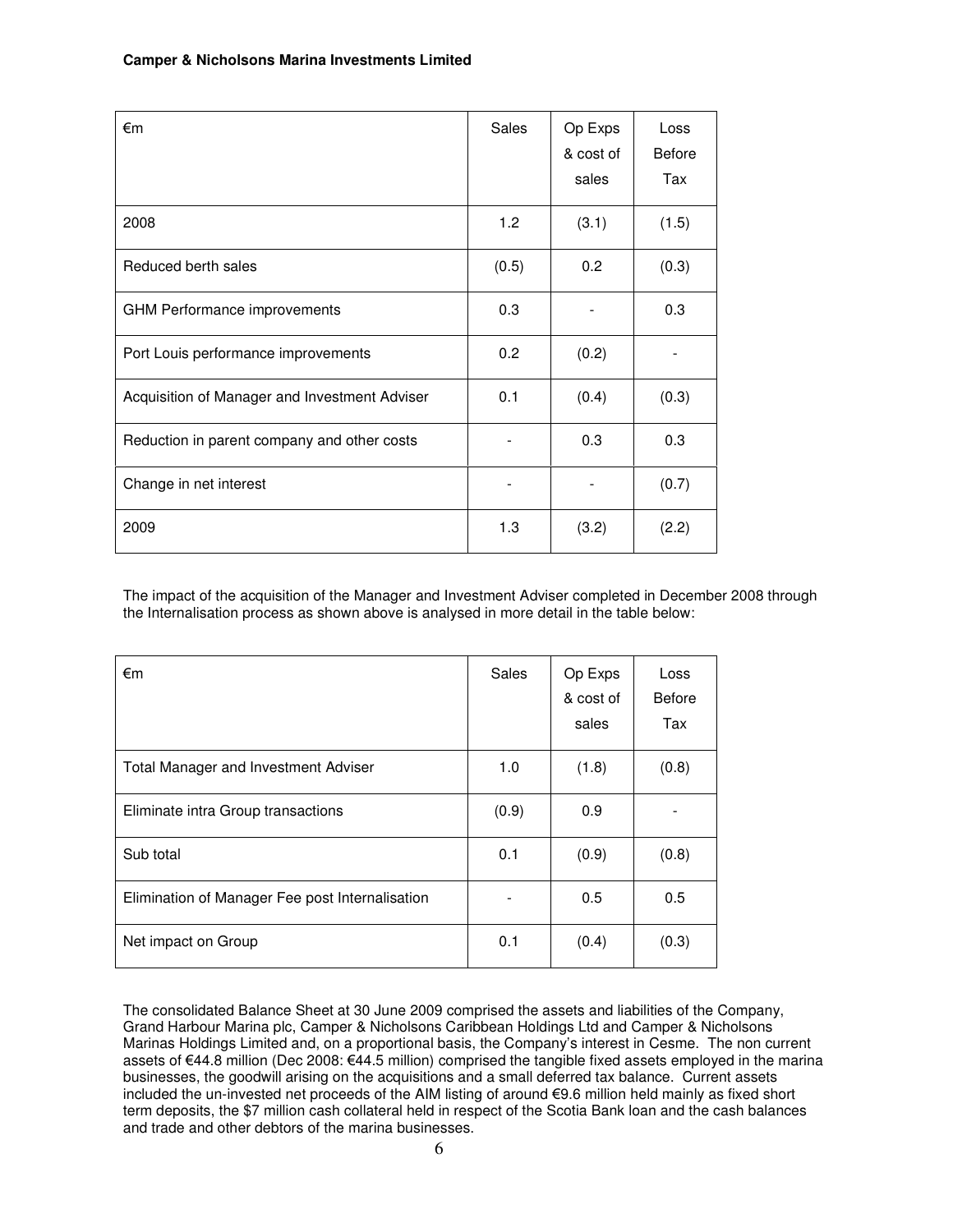Current liabilities were mainly trade related, the tax payable by Grand Harbour and the current portion of long-term debt at Grand Harbour and Port Louis. The non current liabilities comprised the balance of Grand Harbour's and Port Louis's long term debt and the debt acquired with Camper & Nicholsons Marinas International.

At 30 June 2009, the Group's net assets on an IFRS basis, amounted to €43.9 million (Dec 2008: €46.2 million). Of this amount €0.8 million related to the minority shareholders in GHM with €43.1 million (Dec 2008: €45.3 million) attributable to the Company, which equated to 79.5c (Dec 2008: 83.6c) and 79.7c (Dec 2008: 83.8c) per share on a basic and diluted basis respectively. On a revaluation basis, the net assets per share were 67.7c and 68.0c on a basic and diluted basis respectively as shown below.

As at 30 June 2009 the Group had total cash balances of €18.5 million. Of this, €9.6 million was held by the parent company, excluding the \$7 million (€5.0 million) cash collateral held in relation to the Scotia Bank loan.

# **Net Asset Value and property valuation**

The statutory NAV of the Group as at 30 June 2009 was 79.5c per share (Dec 2008: 83.6c per share) with a diluted NAV per share of 79.7c (Dec 2008: 83.8c per share). As indicated previously, this figure does not reflect any revaluation of the Company's investments in subsidiaries and joint ventures since, in accordance with our statutory accounting policies, which conform to the requirements of International Financial Reporting Standards (IFRS), such investments are consolidated in the balance sheet at the book value of the group's share of net assets.

However, in accordance with the Group's stated valuation policy, which was set out in the Admission Document, CB Richard Ellis Limited has updated its valuations of Cesme Marina, Turkey, Grand Harbour Marina, Malta and Port Louis Marina, Grenada. The basis on which these valuations were completed is explained in the Note at the end of this Report. CB Richard Ellis's valuations of Cesme, Grand Harbour Marina and Port Louis Marina, completed in accordance with RICS Appraisal and Valuation Standards, are €2.75 million, €20.1 million and US\$24.8 million respectively. Adjusting for debt and other liabilities, and taking into account the Company's shareholdings in Cesme and Grand Harbour Marina of 45% and 79.2% respectively, this has resulted in an aggregate NAV decrease in the period of €3.5 million, and a decrease of €6.4 million on a cumulative basis equating to an Adjusted NAV per share of 67.7c (diluted 68.0c).

The Company holds certain investments which are accounted for and valued in currencies other than Euros. In keeping with its stated policies it is not intended to hedge the exchange rate risk but, where possible, the Company's investments and related borrowings will be in matched currencies.

# **Camper & Nicholsons Marina Investments Ltd**

The NAV, and reconciliation to Adjusted NAV, are summarized in the table below.

|                                     | Total          | Per share | Diluted per<br>share <sup>#</sup> |
|-------------------------------------|----------------|-----------|-----------------------------------|
|                                     | $(\epsilon m)$ | (c)       | (c)                               |
| NAV (IFRS)                          | 43.1           | 79.5      | 79.7                              |
| Cesme Marina, Turkey - value uplift | 0.4            | 0.8       | 0.8                               |
| Grand Harbour Marina – value uplift |                |           |                                   |
| Port Louis Marina                   | (6.8)          | (12.6)    | (12.5)                            |
| NAV (Adjusted)<br>$\overline{u}$    | 36.7           | 67.7      | 68.0                              |

# after adjusting for options granted but not yet exercised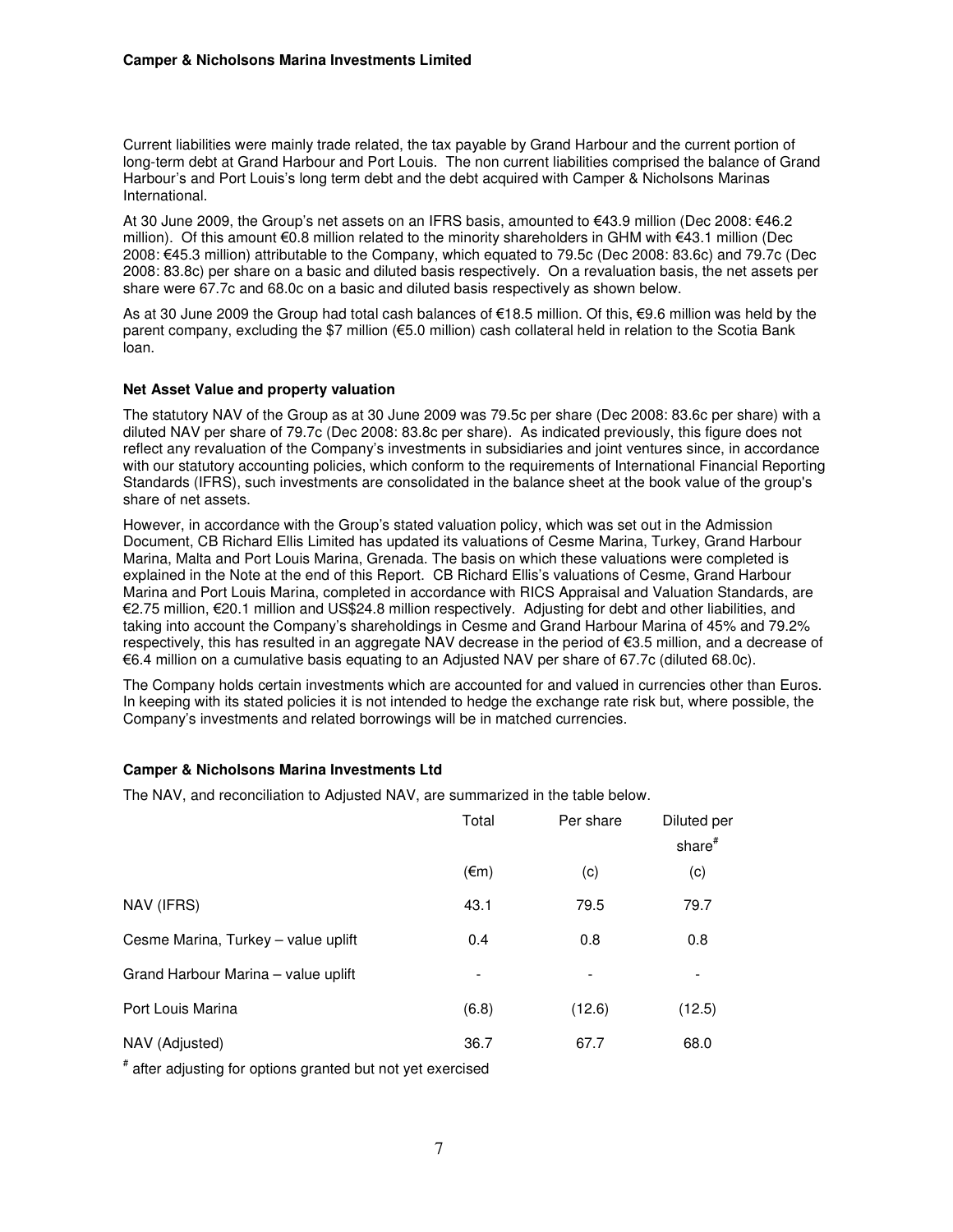# **Outlook**

It is pleasing to report that the necessary permissions have now been obtained and construction contracts signed to fully develop and bring into operation Cesme Marina for the 2010 season, and likewise to bring the next phase of Port Louis to completion this year. Equally it is encouraging that finance to fund both the developments is at an advanced stage of negotiation for Cesme and in place for Port Louis.

This will permit management to focus on bringing both these development marinas to full occupancy as soon as practicable, thus providing profitable and cash generative contributions to the Group. Grand Harbour Marina is on track to achieve this this year in the absence of berth sales.

We do expect the underlying sector fundamentals of more boats than berths to drive a recovery in berth sales, although our financial planning is based on very low levels of sales in the medium term.

The C&N brand and the very strong management team are proving attractive to  $3<sup>rd</sup>$  party clients and our expectation is of closing important additional Third Party Service Agreements within this year. Whilst the immediate impact of these transactions is small, the commercial basis of the agreements promises attractive margins and growing cash flows from this business which enables us to go forwards with confidence.

# **Note concerning Property Valuations**

CB Richard Ellis Ltd is the Company's property valuer and has prepared valuations for Cesme Marina Turkey, Grand Harbour Marina, Malta and Port Louis Marina, Grenada. Further information is set out below.

# **Cesme Marina, Turkey**

The property was initially valued as at 20 April 2007 in accordance with Royal Institution of Chartered Surveyors Appraisal and Valuation Standards, Fifth Edition (Red Book) in the sum of €4.1 million. The property was valued as a fully operational business entity with reference to trading potential. The property was valued again at 30 June 2009 in accordance with Royal Institution of Chartered Surveyors Appraisal and Valuation Standards, Sixth Edition in the sum of €2.75 million. The property is occupied by way of a Build Operate and Transfer agreement expiring after 25 years. On expiry, all interest in the Marina, its fixtures and fittings will revert to the Turkish Government, free of consideration or compensation. We are in receipt of a valuation statement as at 30 June 2009.

# **Grand Harbour Marina, Malta**

The property was initially valued as at 11 June 2007 in accordance with Royal Institution of Chartered Surveyors Appraisal and Valuation Standards Fifth Edition (Red Book) in the sum of €23.2 million. The property was valued as a fully operational business entity with reference to trading potential. The property is occupied by way of a sub-Emphyteusis agreement granted June 1999 expiring in 2098. The property was valued again in accordance with Royal Institution of Chartered Surveyors Appraisal and Valuation Standards, Sixth Edition at 30 June 2009 in the sum of €20.1 million. We are in receipt of a valuation statement as at 30 June 2009.

### **Port Louis Marina, Grenada**

The property was initially valued as at 6 December 2007 in accordance with Royal Institution of Chartered Surveyors Appraisal and Valuation Standards Fifth Edition (Red Book) in the sum of \$27.3 million. The property and reclaimed land for development was valued in its then current state with reference to trading potential. The property is occupied by way of a 99 year lease from the Government of Grenada which expires in 2105 but is renewable at that time for a further 99 years. The property was valued again at 30 June 2009 in accordance with Royal Institution of Chartered Surveyors Appraisal and Valuation Standards, Sixth Edition but adjusting for the investment made since acquisition in the sum of \$24.8 million. We are in receipt of a valuation statement as at 30 June 2009.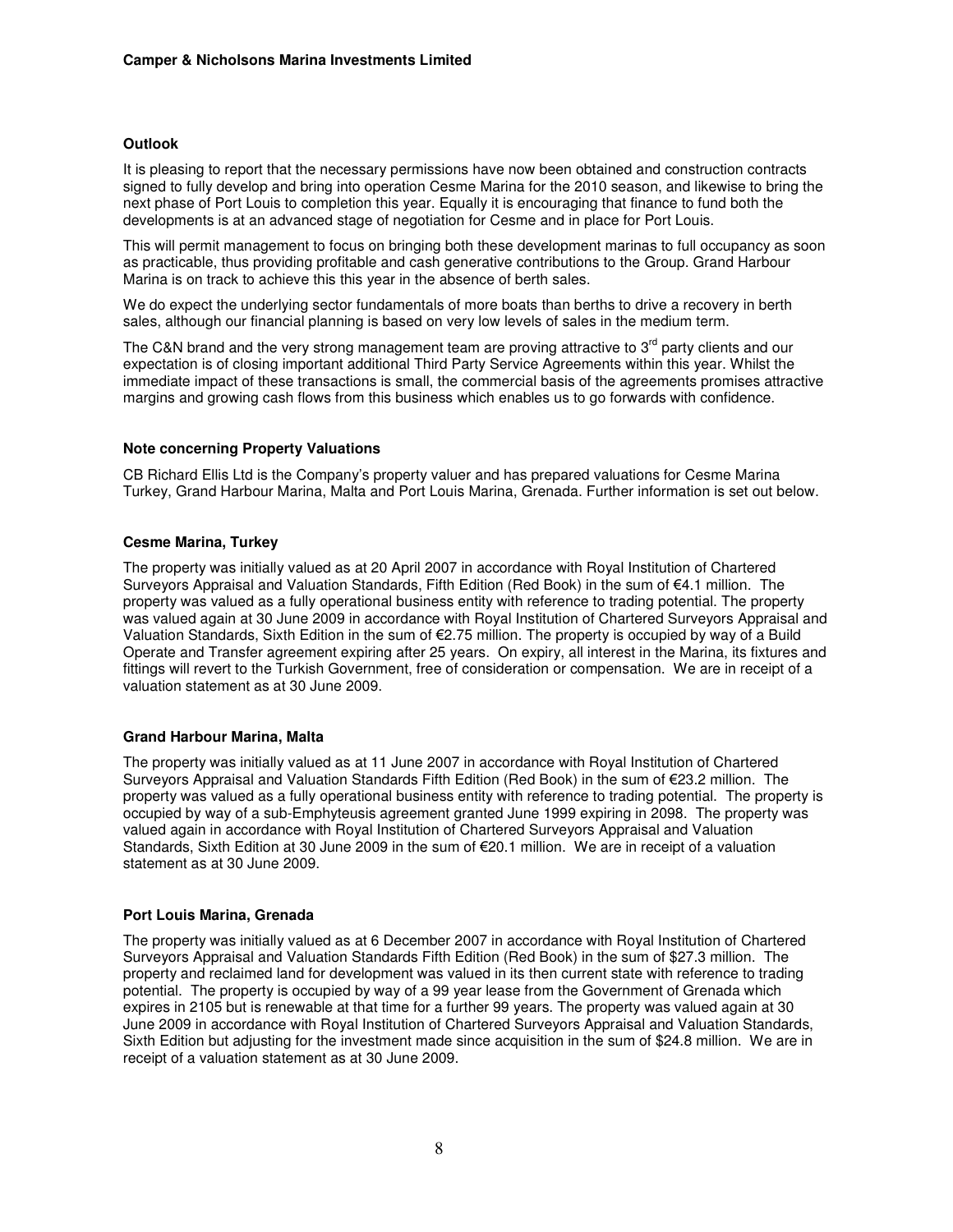# **General Information**

### **Directors**:

Sir Christopher Lewinton (Chairman) Nicholas Maris Roger Lewis Trevor Ash John Hignett

# **Company Secretary:**

Shaftesbury Limited

# **Registered office:**

31-33 Le Pollet St Peter Port Guernsey GY1 3YR

# **Legal Advisors United Kingdom:**

Stephenson Harwood, One, St Paul's Churchyard London EC4M 8SH

### **Legal Advisors Guernsey:**

Carey Olsen 7 New Street St. Peter Port **Guernsey** GY1 4BZ

### **Nominated Advisor:**

Collins Stewart Europe Limited 88 Wood Street London EC2V 7QR

# **Auditor:**

KPMG Channel Islands Limited 20 New Street St. Peter Port **Guernsey** GY1 4AN

### **Bankers:**

Credit Suisse (Guernsey) Limited PO Box 368 Helvetia Court South Esplanade St. Peter Port Guernsey GY1 3YJ

Barclays Private Clients International Le Marchant House Le Truchot St. Peter Port Guernsey<br>GY1 3BE

Bank of Scotland International Halifax House PO Box 519 31-33 New Street St Helier Jersey JE4 5UB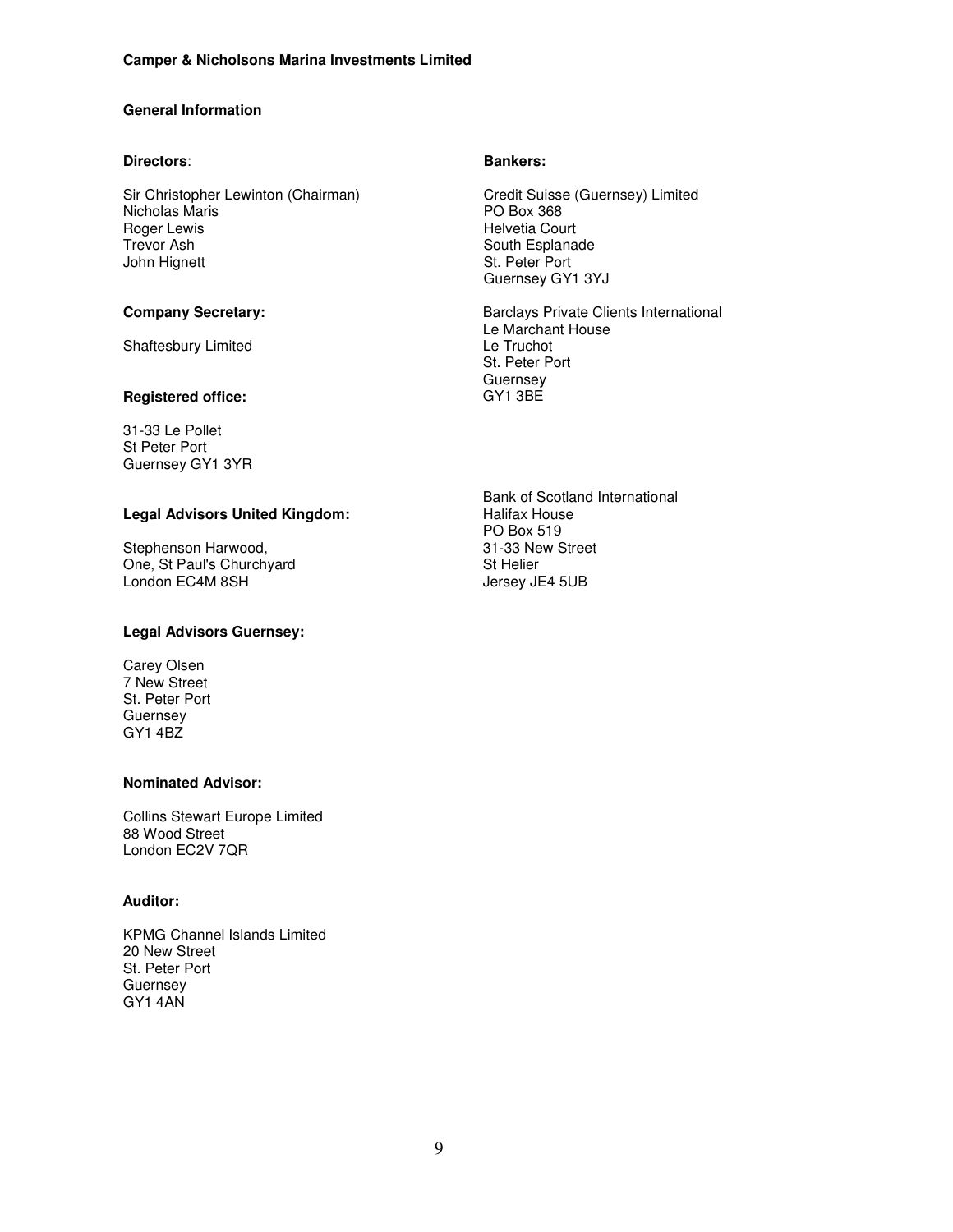#### **Independent review report**

# **Introduction**

We have been engaged by the company to review the unaudited condensed set of financial statements in the half-yearly financial report for the six months ended 30 June 2009 which comprises the Unaudited Condensed Consolidated Statement of Comprehensive Income, Unaudited Condensed Consolidated Statement of Changes in Equity, Unaudited Condensed Consolidated Statement of Financial Position, Unaudited Condensed Consolidated Statement of Cash Flows and the related explanatory notes. We have read the other information contained in the half-yearly report and considered whether it contains any apparent misstatements or material inconsistencies with the information in the Unaudited Condensed set of Financial Statements.

This report is made solely to the company in accordance with the terms of our engagement letter dated 29 June 2009. Our review has been undertaken so that we might state to the company those matters we are required to state to it in this report and for no other purpose. To the fullest extent permitted by law, we do not accept or assume responsibility to anyone other than the company for our review work, for this report, or for the conclusions we have reached.

#### **Directors' responsibilities**

The half-yearly report is the responsibility of, and has been approved by, the directors. The directors are responsible for preparing the half-yearly report in accordance with the AIM Rules.

As disclosed in note 2, the annual financial statements of the group are prepared in accordance with IFRS. The Unaudited Condensed set of Financial Statements included in this half-yearly report has been prepared in accordance with IAS 34 Interim Financial Reporting.

### **Our responsibility**

Our responsibility is to express to the company a conclusion on the Unaudited Condensed set of Financial Statements in the half-yearly report based on our review.

### **Scope of review**

We conducted our review in accordance with International Standard on Review Engagements (UK and Ireland) 2410 Review of Interim Financial Information Performed by the Independent Auditor of the Entity issued by the Auditing Practices Board for use in the UK. A review of interim financial information consists of making enquiries, primarily of persons responsible for financial and accounting matters, and applying analytical and other review procedures. A review is substantially less in scope than an audit conducted in accordance with International Standards on Auditing (UK and Ireland) and consequently does not enable us to obtain assurance that we would become aware of all significant matters that might be identified in an audit. Accordingly, we do not express an audit opinion.

### **Conclusion**

Based on our review, nothing has come to our attention that causes us to believe that the Unaudited Condensed set of Financial Statements in the half-yearly financial report for the six months ended 30 June 2009 is not prepared, in all material respects, in accordance with IAS 34 and the AIM Rules.

# **KPMG Channel Islands Limited**

Guernsey 14 September 2009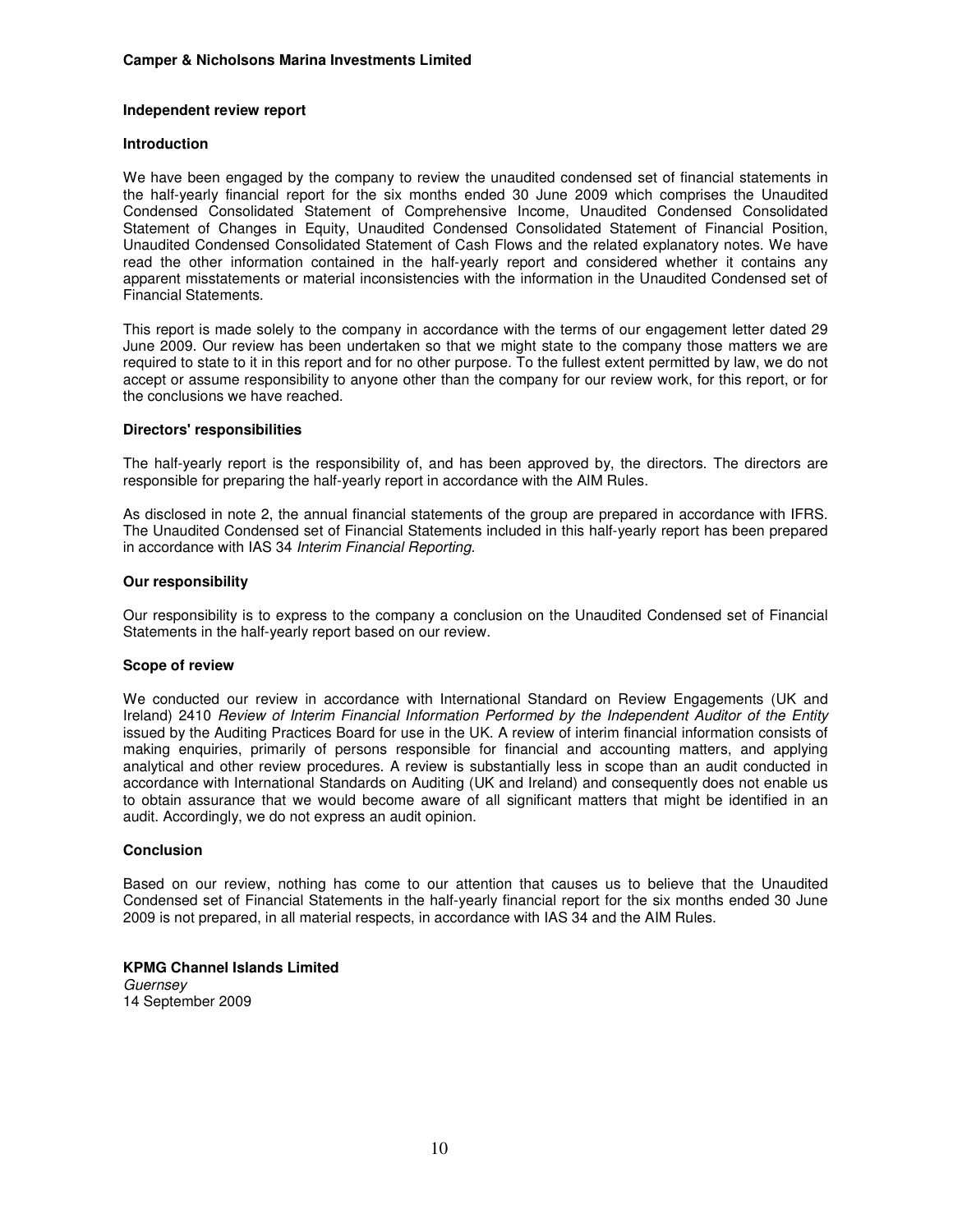# **Camper & Nicholsons Marina Investments Limited Unaudited Condensed Consolidated Statement of Comprehensive Income For the six months ended 30 June 2009**

|                                                |    | 30-Jun-2009   | 30-Jun-2008 |
|------------------------------------------------|----|---------------|-------------|
|                                                |    | €             | €           |
| Marina operating activities                    |    | 1,347,854     | 715,746     |
| Licensing of super yacht berths                |    |               | 508,475     |
| Revenue                                        |    | 1,347,854     | 1,224,221   |
| Cost of sales                                  |    | (296, 282)    | (302, 772)  |
| <b>Gross Profit</b>                            |    | 1,051,572     | 921,449     |
| Managers fees                                  | 7  |               | 497,321     |
| Directors' fees                                |    | 205,954       | 101,751     |
| Salaries and consultancy fees                  | 8  | 789,081       | 376,453     |
| Audit fees                                     |    | 47,891        | 93,393      |
| Administration fees (Fort)                     |    | 57,896        | 63,652      |
| Operator fees and berth sales commissions      |    |               | 185,612     |
| Rent and rates                                 |    | 418,290       | 321,058     |
| Other general administration expenses          |    | 533,540       | 343,334     |
| Legal & professional fees                      |    | 211,377       | 123,086     |
| Promotion expenses                             |    | 223,466       | 302,513     |
| Depreciation                                   |    | 402,528       | 181,000     |
| Foreign exchange losses                        |    | 6,121         | 228,771     |
| <b>Operating expenses</b>                      |    | 2,896,144     | 2,817,944   |
| <b>Operating loss</b>                          |    | (1.844,572)   | (1,896,495) |
| Finance income                                 |    | 170,277       | 482,681     |
| Finance expense                                |    | (478, 441)    | (126, 474)  |
|                                                |    | (308,164)     | 356,207     |
| Loss before tax                                |    | (2, 152, 736) | (1,540,288) |
| Taxation                                       | 10 | 2,847         | 77,750      |
| Loss for the period from continuing activities |    | (2, 149, 889) | (1,462,538) |
| Other comprehensive loss                       |    |               |             |
| Foreign exchange reserve                       |    | (129,734)     |             |
| Other comprehensive loss for the period        |    | (129, 734)    |             |
| Total comprehensive loss for the period        |    | (2, 279, 623) | (1,462,538) |
| Loss attributable to:                          |    |               |             |
| Equity shareholders                            |    | (2,096,591)   | (1,444,491) |
| Minority interests                             |    | (53, 298)     | (18, 047)   |
| Loss for the period                            |    | (2, 149, 889) | (1,462,538) |
|                                                |    |               |             |
| Total comprehensive loss attributable to:      |    |               |             |
| Equity shareholders                            |    | (2, 226, 325) | (1,444,491) |
| Minority interests                             |    | (53, 298)     | (18, 047)   |
| Total comprehensive loss for the period        |    | (2,279,623)   | (1,462,538) |
| Loss per share                                 |    |               |             |
| basic, attributable to equity shareholders     |    | (3.87c)       | (2.89c)     |
| diluted, attributable to equity shareholders   |    | (3.83c)       | (2.89c)     |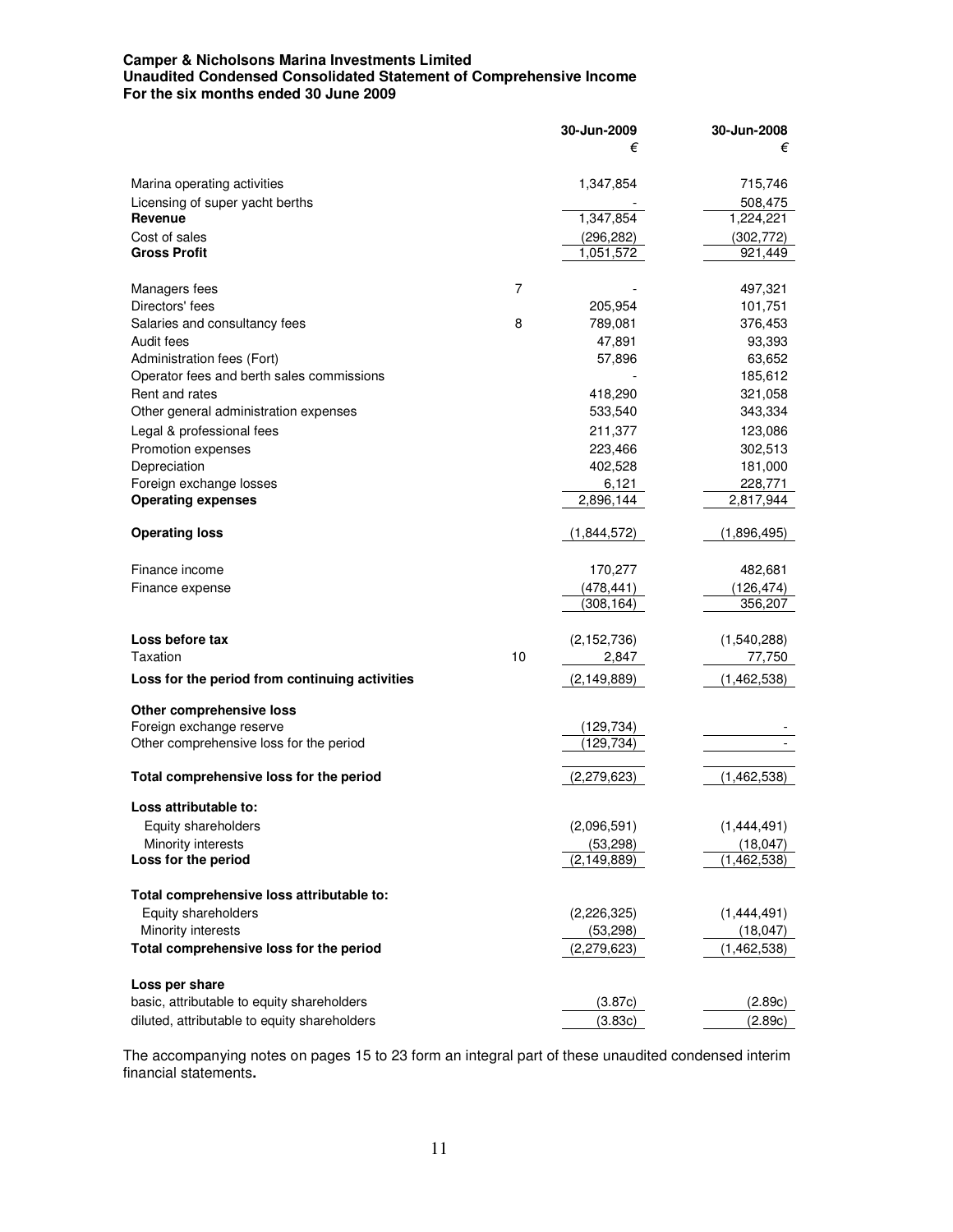# **Camper & Nicholsons Marina Investments Limited Unaudited Condensed Consolidated Statement of Changes in Equity For the six months ended 30 June 2009**

|                                             | <b>Issued</b><br>Capital | <b>Fair Value</b><br><b>Share</b><br>Option<br>Reserve | Retained<br><b>Earnings</b> | Foreign<br>Exchange<br>Reserve<br>€ | <b>Total</b>             | <b>Minority</b><br><b>Interests</b> | Total<br><b>Equity</b> |
|---------------------------------------------|--------------------------|--------------------------------------------------------|-----------------------------|-------------------------------------|--------------------------|-------------------------------------|------------------------|
|                                             | €                        | €                                                      | €                           |                                     | $\epsilon$               | €                                   | €                      |
| 6 Months Ended 30 June 2008                 |                          |                                                        |                             |                                     |                          |                                     |                        |
| At 1 January 2008                           | 47,603,304               | 78,957                                                 | 2,596,114                   |                                     | 50,278,375               | 1,380,139                           | 51,658,514             |
| Total comprehensive loss for the period     |                          |                                                        |                             |                                     |                          |                                     |                        |
| Loss for the period                         |                          |                                                        | (1,444,491)                 |                                     | (1,444,491)              | (18,047)                            | (1,462,538)            |
| Dividend paid to<br>minority                |                          |                                                        |                             |                                     | $\overline{\phantom{a}}$ | (416, 558)                          | (416, 558)             |
| Other comprehensive loss                    |                          |                                                        |                             |                                     |                          |                                     |                        |
| Foreign currency<br>translation differences |                          |                                                        |                             |                                     |                          |                                     |                        |
| At 30 June 2008                             | 47,603,304               | 78,957                                                 | 1,151,623                   |                                     | 48,833,884               | 945,534                             | 49,779,418             |
|                                             |                          |                                                        |                             |                                     |                          |                                     |                        |

| 6 Months Ended 30 June 2009                 |            |                          |             |           |             |           |               |
|---------------------------------------------|------------|--------------------------|-------------|-----------|-------------|-----------|---------------|
| At 1 January 2009                           | 48,653,795 | 78.957                   | (3.833.943) | 420.436   | 45,319,245  | 895.881   | 46,215,126    |
| Total comprehensive loss for the period     |            |                          |             |           |             |           |               |
| Loss for the period                         |            | $\overline{\phantom{a}}$ | (2,096,591) |           | (2,096,591) | (53, 298) | (2, 149, 889) |
| Other comprehensive loss                    |            |                          |             |           |             |           |               |
| Foreign currency<br>translation differences |            |                          |             | (129.734) | (129.734)   |           | (129,734)     |
| At 30 June 2009                             | 48,653,795 | 78.957                   | (5.930.534) | 290.702   | 43,092,920  | 842.583   | 43,935,503    |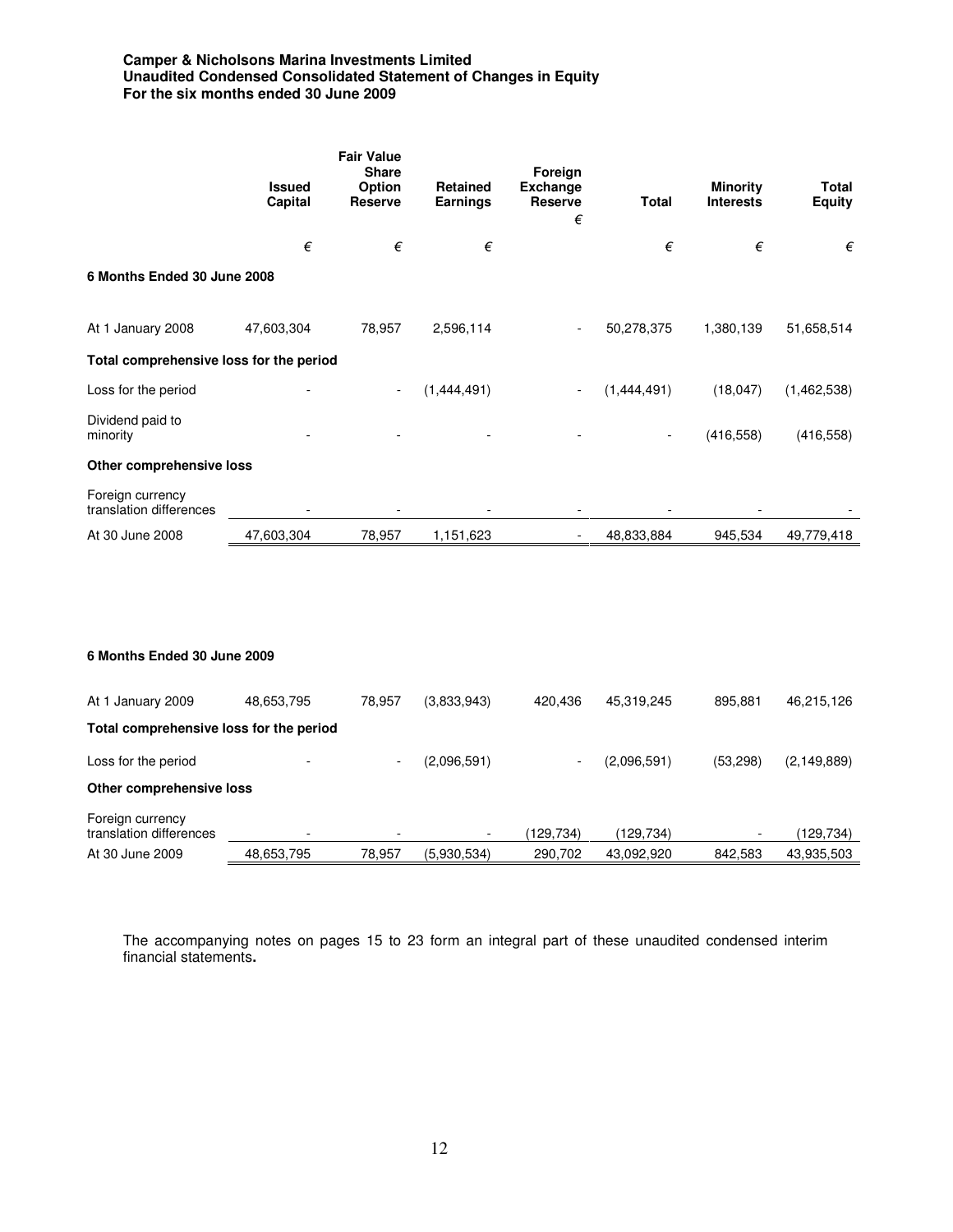# **Camper & Nicholsons Marina Investments Limited Unaudited Condensed Consolidated Statement of Financial Position As at 30 June 2009**

|                                                 | <b>Notes</b> | 30-Jun-2009 | 31-Dec-2008 |
|-------------------------------------------------|--------------|-------------|-------------|
|                                                 |              | €           | €           |
| Non current assets                              |              |             |             |
| Property, plant & equipment                     | 11           | 33,724,739  | 33,434,127  |
| Deferred tax                                    |              | 85,078      | 82,234      |
| Goodwill                                        | 12           | 10,976,014  | 10,976,014  |
|                                                 |              | 44,785,831  | 44,492,375  |
| <b>Current assets</b>                           |              |             |             |
| <b>Stock</b>                                    |              | 3,794       | 5,513       |
| Trade and other receivables                     |              | 3,762,666   | 1,400,886   |
| Cash and cash equivalents                       | 9            | 18,467,889  | 20,583,862  |
|                                                 |              | 22,234,349  | 21,990,261  |
| <b>TOTAL ASSETS</b>                             |              | 67,020,180  | 66,482,636  |
| <b>Current Liabilities</b>                      |              |             |             |
| Trade and other payables                        |              | 4,652,722   | 3,830,657   |
| Taxation payable                                |              | 1,279,102   | 1,279,393   |
| Loans repayable within one year                 | 13           | 1,007,225   | 975,159     |
|                                                 |              | 6,939,049   | 6,085,209   |
| TOTAL ASSETS LESS CURRENT LIABILITIES           |              | 60,081,131  | 60,397,427  |
| <b>Non current liabilities</b>                  |              |             |             |
| Loans repayable after more than one year        | 13           | 15,024,698  | 13,065,228  |
| Other payables                                  |              | 1,120,930   | 1,117,073   |
| Deferred tax liability                          |              |             |             |
|                                                 |              | 16,145,628  | 14,182,301  |
| <b>NET ASSETS</b>                               |              | 43,935,503  | 46,215,126  |
|                                                 |              |             |             |
| Equity attributable to equity shareholders      |              |             |             |
| <b>Issued capital</b>                           |              | 48,653,795  | 48,653,795  |
| <b>Retained loss</b>                            |              | (5,930,534) | (3,833,943) |
| Fair value share option reserve                 |              | 78,957      | 78,957      |
| Foreign exchange reserve                        |              | 290,702     | 420,436     |
|                                                 |              | 43,092,920  | 45,319,245  |
| <b>Minority interests</b>                       |              | 842,583     | 895,881     |
| <b>Total equity</b>                             |              | 43,935,503  | 46,215,126  |
| Net Assets per share:                           |              |             |             |
| basic, attributable to ordinary equity shares   |              | 79.54c      | 83.65c      |
| diluted, attributable to ordinary equity shares |              | 79.73c      | 83.80c      |

The financial statements on pages 11 to 23 were approved by the Board of Directors on 14 September 2009

Sir C Lewinton, Chairman

T C Ash, Director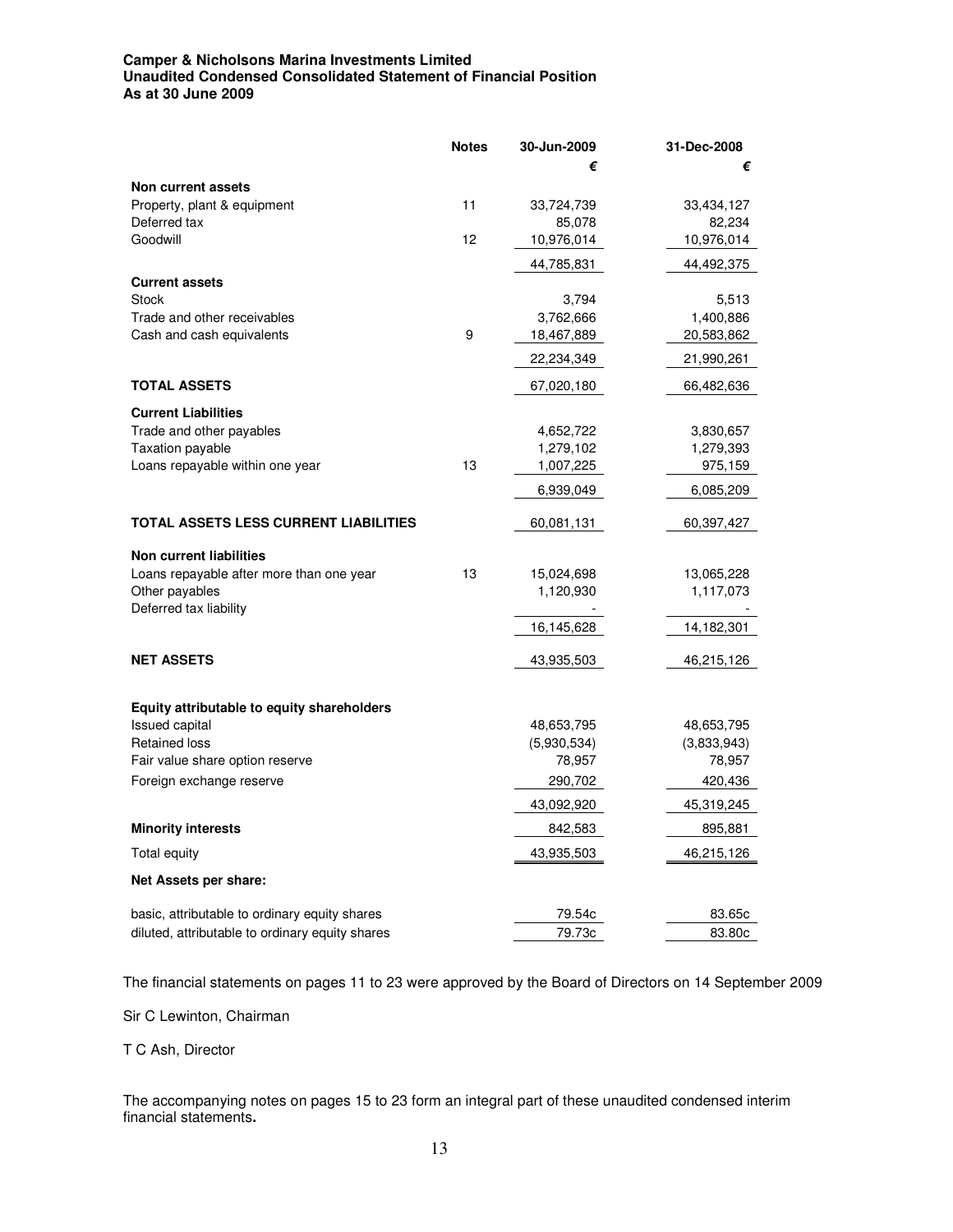### **Camper & Nicholsons Marina Investments Limited Unaudited Condensed Consolidated Statement of Cash Flows For the six months ended 30 June 2009**

|                                                   | 30-Jun-2009   | 30-Jun-2008    |
|---------------------------------------------------|---------------|----------------|
|                                                   | €             | €              |
| Cash flows from operating activities              |               |                |
| Loss before taxation                              | (2, 152, 736) | (1,540,288)    |
| Adjusted for:                                     |               |                |
| Finance income                                    | (170, 277)    | (482, 681)     |
| Finance expense                                   | 478,441       | 126,474        |
| Depreciation                                      | 402,528       | 181,000        |
| Unrealised foreign exchange gain                  | 57,115        |                |
|                                                   | (1,384,929)   | (1,715,495)    |
| Decrease in acquisition costs                     |               | 565,648        |
| Decrease in receivables                           | 54,143        | 1,354,184      |
| (Decrease) / increase in payables                 | (531, 533)    | 280,886        |
| Decrease / (increase) / decrease in stock         | 1,719         | (4,088)        |
| Income tax expense                                | (288)         | (1,027,685)    |
| Net cash flows from operating activities          | (1,860,888)   | (546, 550)     |
| Cash flow from investing activities               |               |                |
| Acquisition of property, plant & equipment        | (1,880,351)   | (21, 075, 353) |
| Disposals of property plant and equipment         |               | 3,199          |
| Acquisition of subsidiaries, net of cash acquired |               | 2,252          |
| Interest received                                 | 170,277       | 482,681        |
| Net cash flows from investing activities          | (1,710,074)   | (20, 587, 221) |
| Cash flows from financing activities              |               |                |
| Proceeds of borrowings                            | 2,222,237     |                |
| Repayment of borrowings                           | (230, 701)    | (391, 965)     |
| Dividend paid to minority interests               |               | (416, 558)     |
| Interest paid                                     | (478, 441)    | (126, 474)     |
| Net cash flows from financing activities          | 1,513,095     | (934, 997)     |
|                                                   |               |                |
| Net decrease in cash and cash equivalents         | (2,057,867)   | (22,068,768)   |
| Opening cash and cash equivalents                 | 20,583,862    | 39,702,038     |
| Effect of exchange rate fluctuations on cash held | (58, 106)     |                |
| Closing cash and cash equivalents                 | 18,467,889    | 17,633,270     |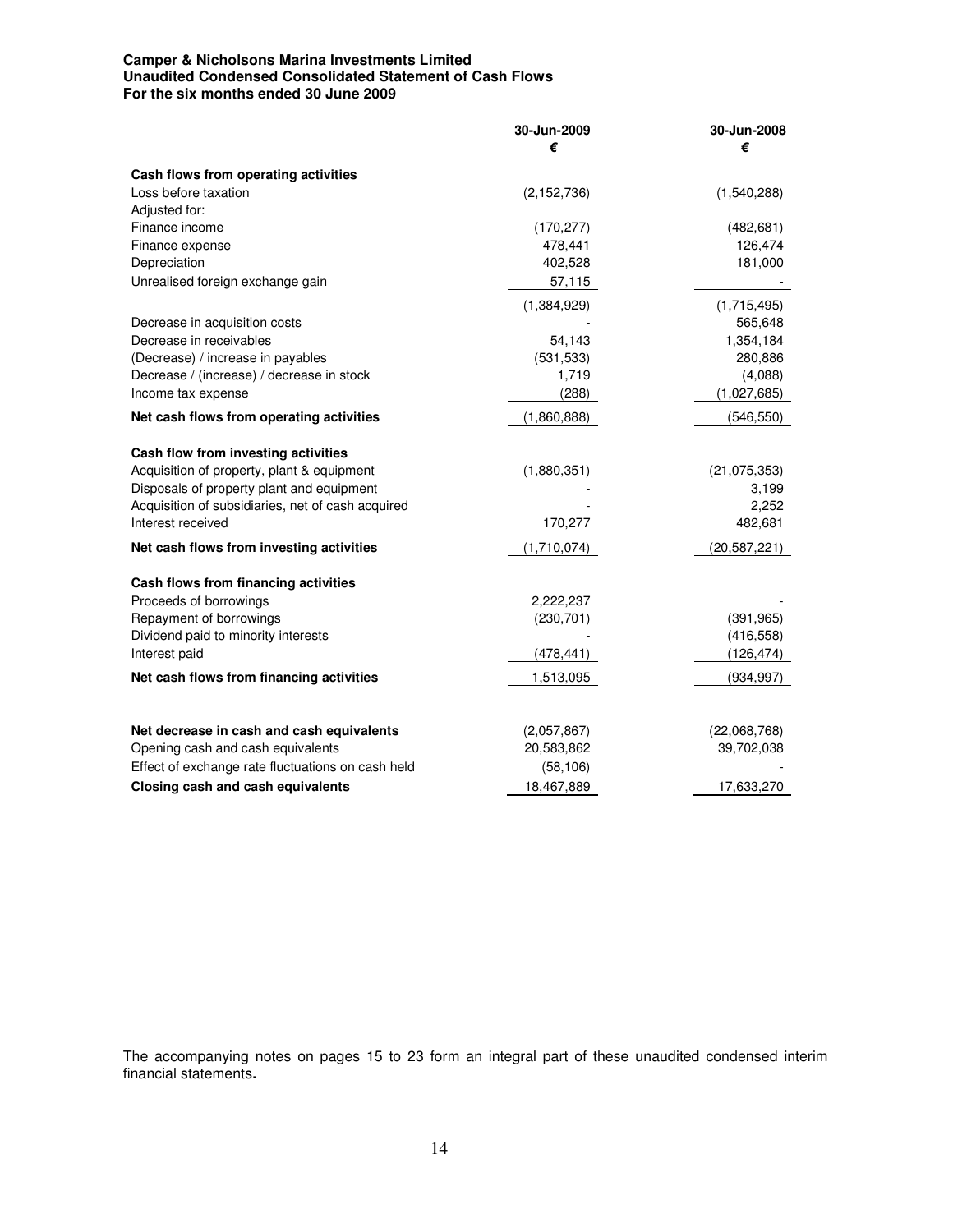# **1. Corporate Information**

The interim unaudited condensed consolidated financial statements of the group for the 6 months ended 30 June 2009 were authorised for issue in accordance with a resolution of the directors on 14 September 2009.

Camper & Nicholsons Marina Investments Limited ("the Company") is a limited liability company, incorporated and domiciled in Guernsey, whose shares are publicly traded on the AIM Market.

The principal activity of the Parent Company and its subsidiaries and joint ventures (together "the Group") are the acquisition, development, redevelopment and operation of an international portfolio of both new and existing marinas and related real estate primarily in the Mediterranean, the United States and the Caribbean. Following the acquisition of its Manager and Investment Adviser in December 2008 the Company is continuing to develop a third party marina management and consulting business.

# **2. Basis of preparation and accounting policies**

The interim unaudited condensed consolidated financial statements of the Group for the 6 months ended 30 June 2009 have been prepared in accordance with IAS 34: Interim Financial Reporting. They do not include all of the information required for full financial statements and should be read in conjunction with the consolidated financial statements of the Group for the year end 31 December 2008.

# **3. Significant accounting policies**

Except as described below, the accounting policies applied by the Group in the Unaudited Condensed Consolidated Interim Financial Statements are the same as those applied by the Group in its financial statements for the year end 31 December 2008.

### **a. Changes in Presentation**

The Group has applied revised IAS 1 Presentation of Financial Statements (2007), which became effective as of 1 January 2009. As a result the Group presents in the Unaudited Condensed Consolidated Statement of Changes in Equity all owner changes in equity, whereas all non-owner changes in equity are presented in the Unaudited Condensed Consolidated Statement of Comprehensive Income. This presentation has been applied in these Unaudited Condensed Interim Financial Statements as of and for the six months ended 30 June 2009.

Comparative information has been re-presented so that it also is in conformity with the revised standard. Since this change only impacts presentation aspects, there is no impact on earnings per share.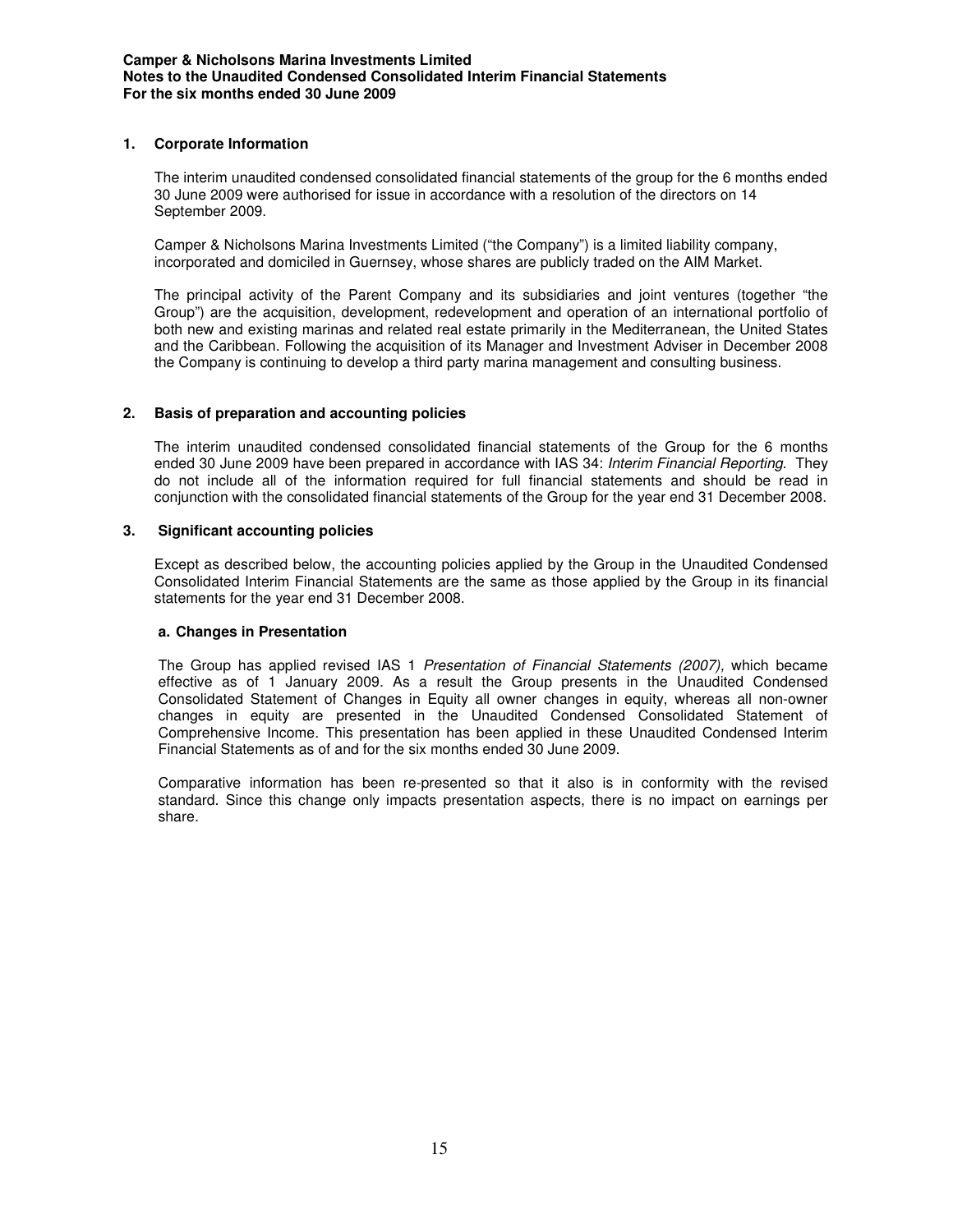### **b. Determination and presentation of operating segments**

As at 1 January 2009 the Group determines and presents operating segments based on the information that is provided internally to the Chairman and CEO of Camper & Nicholsons Marinas International, the Group's chief operating decision maker. Prior to the acquisition of the Company's Manager and Investment Adviser in December 2008, the Board considered there to be a single class of business for financial reporting purposes and therefore had no segmental reporting. The Marina consultancy business, acquired in December 2008 is shown as a separate operating segment for the period ended 30 June 2009 due to the adoption of IFRS 8 Operating segments.

Comparative segment information has been re-presented in conformity with the transitional requirements of IFRS 8. Since this change only impacts presentation and disclosure aspects, there is no impact on earnings per share.

An operating segment is a component of the Group that engages in business activities from which it may earn revenues and incur expenses, including revenues and expenses that relate to transactions with any of the Group's other components. An operating segment's operating results are reviewed by the Group's chief operating decision maker to make decisions about resources to be allocated to the segment and assess its performance.

Reported segment results include items directly attributable to a segment as well as those that can be allocated on a reasonable basis. Unallocated items comprise mainly corporate assets and liabilities (primarily Camper & Nicholsons Marina Investments Limited) and head office expenses.

Segment capital expenditure is the total cost incurred during the period to acquire property, plant and equipment, and intangible assets other than goodwill.

### **4. Estimates**

The preparation of interim financial statements requires management to make judgements, estimates and assumptions that affect the application of accounting policies and the reported amounts of assets and liabilities, income and expense. Actual results may differ from these estimates.

In preparing these Unaudited Condensed Consolidated Interim Financial Statements, the significant judgements made by management in applying the Group's accounting policies and the key sources of estimation uncertainty were the same as those that applied to the consolidated financial statements as at and for the year ended 31 December 2008.

### **5. Seasonality of operations**

Marinas derive their income from several sources some of which will produce greater revenues during the summer months and while these seasonally-affected sources are generally relatively small in relation to the overall level of sales they can make an important contribution to profitability. The timing of long term berth sales, which are neither seasonal by nature nor capable of accurate prediction, can have a more significant impact on the level of both sales and profits.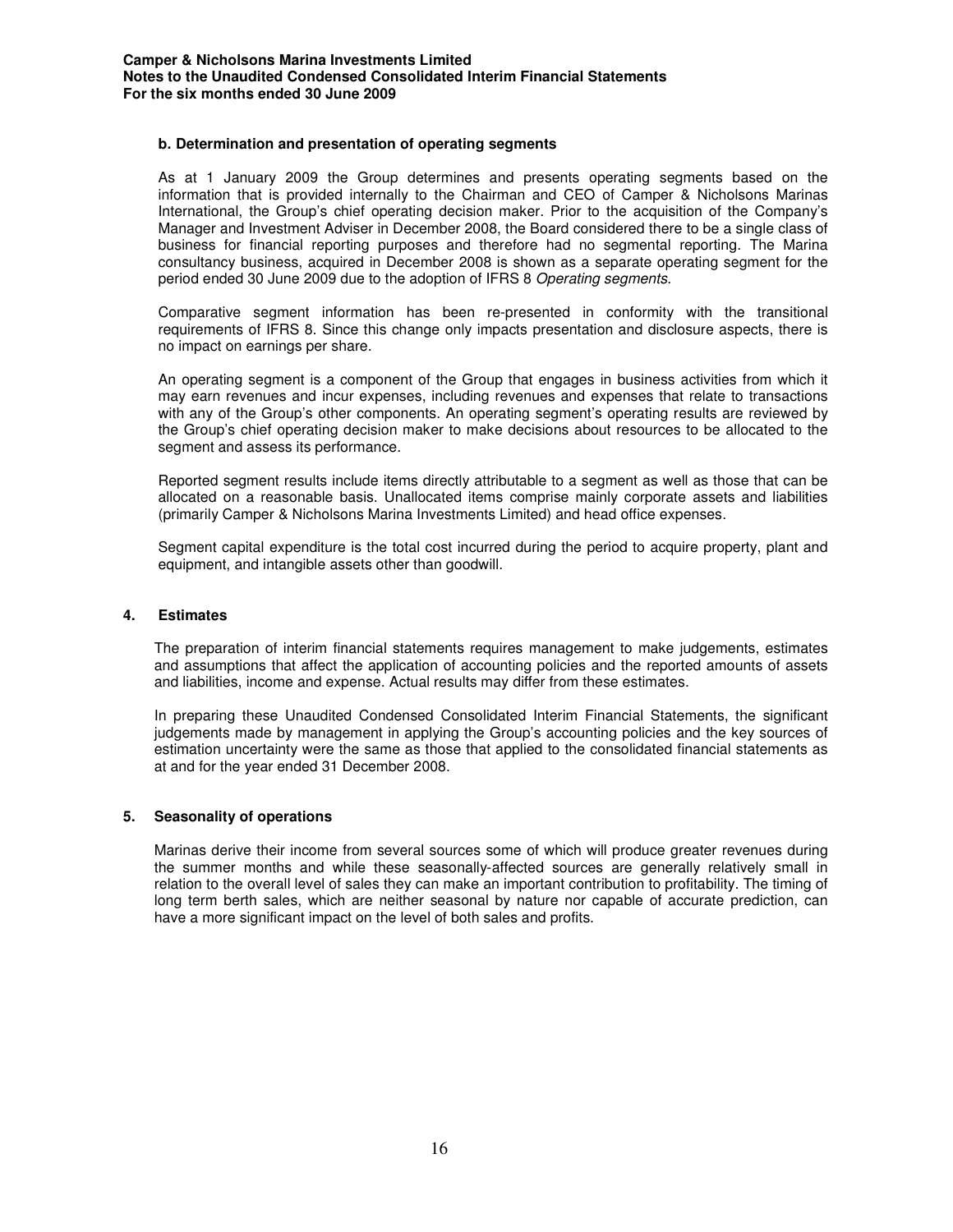# **6. Segmental reporting**

Under the "management approach" to segmental reporting, the Company believes there are two separately reportable segments to its business, Marina operations and Marina consultancy. These two operating segments are managed separately as they have different resource and capital requirements. A summary of the business operations in each of these two operating segments is given below:

Marina operations: ownership and operation of high quality marina facilities providing berthing and ancillary services for yachts and super yachts.

Marina consultancy: provision through multi year contracts of a range of services, including consultancy, to third party marinas.

The results for these two segments for the 6 months ended 30 June 2009 are set out below:-

|                                                              | Marina        | Marina      | Parent     |               |
|--------------------------------------------------------------|---------------|-------------|------------|---------------|
|                                                              | Operations    | Consultancy | Company    | Totals        |
|                                                              | €             | €           | €          | €             |
| For the 6 months ended 30 June 2009                          |               |             |            |               |
| Revenues from external customers                             | 1,248,419     | 99,435      |            | 1,347,854     |
| Intersegment revenues                                        |               | 928,490     |            | 928,490       |
| Interest revenue                                             | 13,740        | 577         | 155,960    | 170,277       |
| Interest expense                                             | (400, 299)    | (36,901)    | (41, 241)  | (478, 441)    |
| Depreciation & amortisation                                  | 373,295       | 29,233      |            | 402,528       |
| Reportable segment loss                                      | (1, 191, 643) | (385, 497)  | (575, 596) | (2, 152, 736) |
| Expenditures for reportable<br>segment<br>non current assets | 592,048       | 107,215     |            | 699,263       |
| For the 6 months ended 30 June 2008                          |               |             |            |               |
| Revenues from external customers                             | 1,224,221     |             |            | 1,224,221     |
| Interest revenue                                             | 114,520       |             | 368,161    | 482,681       |
| Interest expense                                             | (126, 474)    |             |            | (126, 474)    |
| Depreciation & amortisation                                  | 181,000       |             |            | 181,000       |
| Reportable segment loss                                      | (887, 507)    |             | (652, 781) | (1,540,288)   |
| Expenditures for reportable<br>segment<br>non current assets | 19,314,343    |             |            | 19,314,343    |

### **Reconciliation of reportable segment revenues and profit and loss.**

|                                                           | 30 June 2009  | 30 June 2008 |
|-----------------------------------------------------------|---------------|--------------|
| <b>Revenues</b>                                           |               |              |
| Total revenues for reportable segments                    | 2,276,344     | 1,224,221    |
| Elimination of inter-segment revenues                     | (928, 490)    |              |
| Group revenues                                            | 1,347,854     | 1,224,221    |
| <b>Profit &amp; loss</b>                                  |               |              |
| and loss for<br>reportable<br>Total<br>profit<br>segments | (1,577,140)   | (887, 507)   |
| Other profit or loss                                      | (575, 596)    | (652, 781)   |
| Group loss                                                | (2, 152, 736) | (1,540,288)  |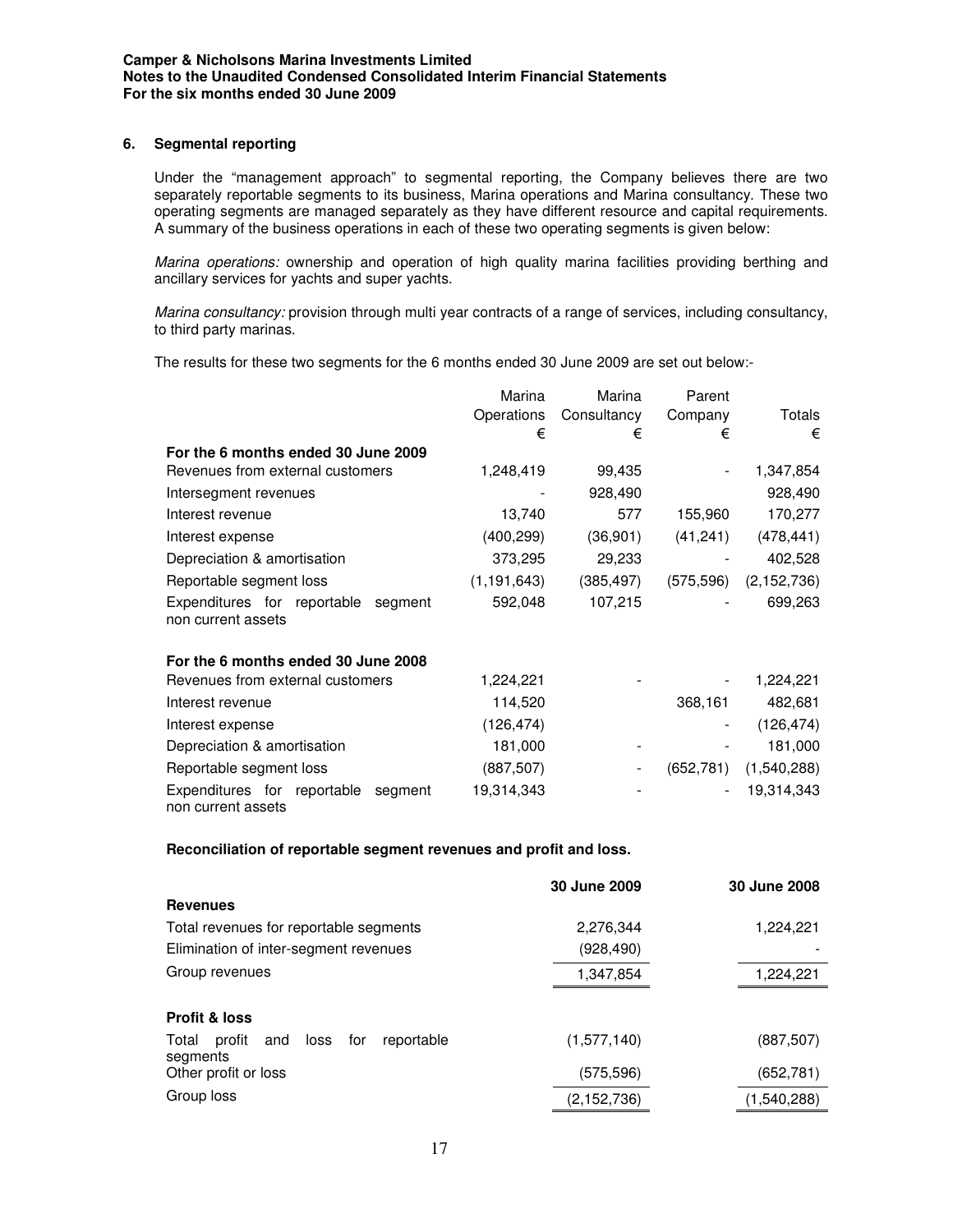# **7. Manager's fees**

The Company acquired its' Manager, Marina Management International, and Investment Adviser, Camper & Nicholsons Marinas International Limited in December 2008. As a result of those acquisitions, there has been no external manager during the 6 months to 30 June 2009 and therefore no external manager fees have been paid.

# **8. Salaries and Consultancy Fees**

Employees of the Manager and Investment Adviser became employees of the Group following internalisation. These employees, excluding those who are directors of the Company, resulted in a cost to the Company of €598,306 in the 6 months ended 30 June 2009. The remaining cost in the period relates to staff at the Group's 3 marinas, Grand Harbour Marina, Port Louis Marina and Cesme Marina.

# **9. Cash & Cash Equivalents**

|                                                  | 30-Jun-2009 | 31-Dec-2008 |
|--------------------------------------------------|-------------|-------------|
|                                                  |             | €           |
| Cash & Cash Equivalents comprise the following:- |             |             |
| Cash at bank and in hand                         | 2,030,121   | 2,061,083   |
| Short term deposits                              | 11,401,509  | 13,493,979  |
| Scotia Bank collateral deposit                   | 5,036,259   | 5,028,800   |
|                                                  | 18,467,889  | 20,583,862  |

# **10. Taxation**

The parent company, Camper & Nicholsons Marina Investments Ltd is a Guernsey Exempt Company and is therefore not subject to taxation on its income, other than an annual exempt fee of £600, under the Income Tax (Exempt Bodies) (Guernsey) Ordinance, 1989.

The taxation charge shown in these accounts is the aggregate of taxation payable by subsidiaries and the Group's share of taxation of joint ventures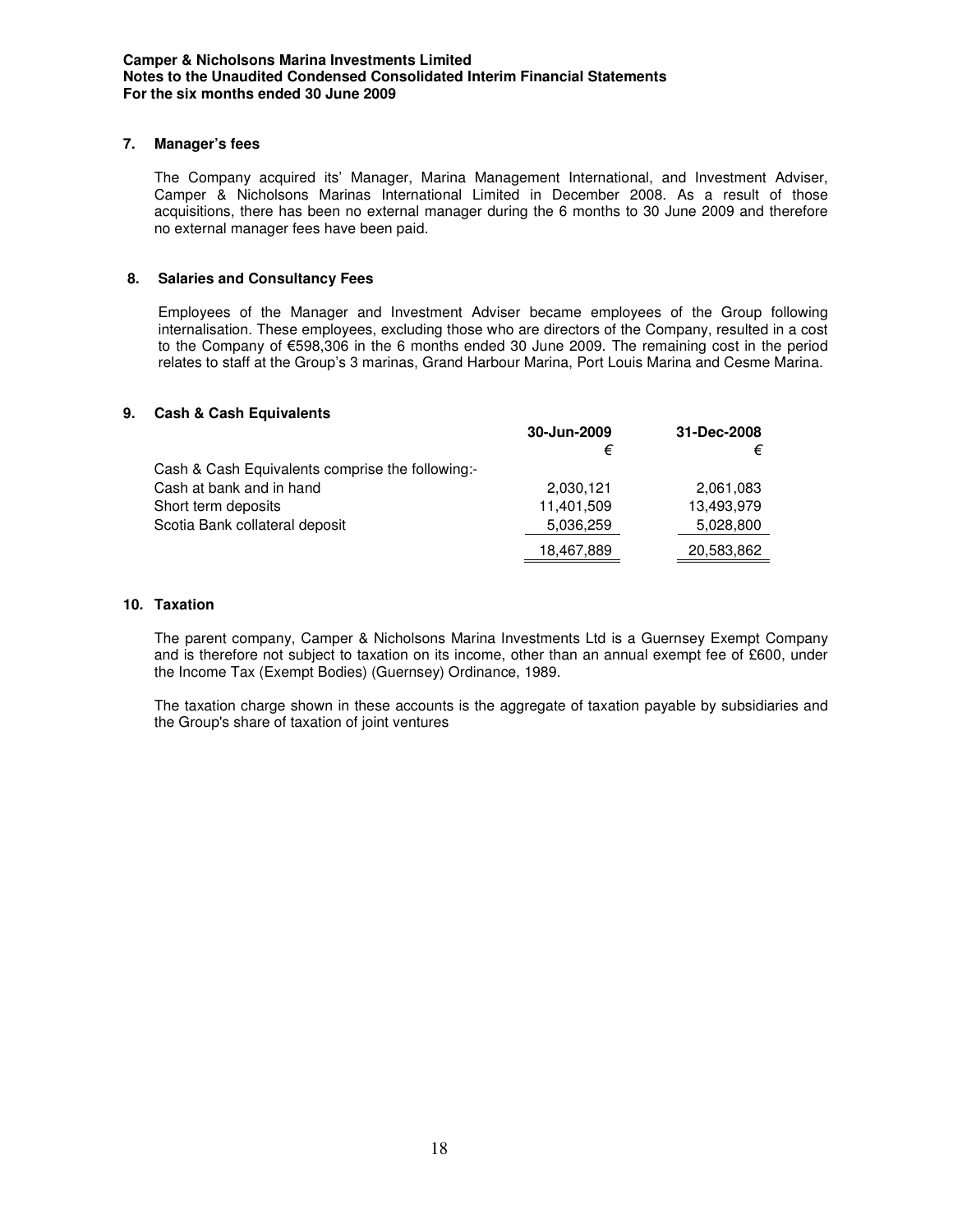# **11. Property, plant and equipment**

### Acquisitions and disposals

The make up of assets acquired during the period at directors assessment of fair value and / or cost is:

|                                  | 30-Jun-2009<br>€ | 31-Dec-2008<br>€ |
|----------------------------------|------------------|------------------|
| Marina Development               | 552,740          | 24,798,904       |
| Deferred super yacht berth costs |                  | (128)            |
| Office furniture & equipment     | 94,071           | 983,298          |
| Motor vehicles                   | 508              | 32.715           |
| Leasehold property               | 51.944           | 203,172          |
|                                  | 699,263          | 26,017,961       |

# **12. Goodwill**

Goodwill arises from the following acquisitions:

|                                                          | <b>Acquisition</b><br>Cost<br>€ | 30-Jun-2009<br>Group<br>share of<br>fair value<br>of assets /<br>(liabilities)<br>acquired<br>€ | Goodwill<br>€ | 31-Dec-2008<br><b>Goodwill</b><br>€ |
|----------------------------------------------------------|---------------------------------|-------------------------------------------------------------------------------------------------|---------------|-------------------------------------|
| As at 30 June 2009                                       |                                 |                                                                                                 |               |                                     |
| Grand Harbour Marina plc                                 | 11,167,684                      | 1,835,062                                                                                       | 9,332,622     | 9,332,622                           |
| IC Cesme Marina Yatirim Turizm<br>ve Isletmeleri Sirketi | 1,084,091                       | 711,900                                                                                         | 372,191       | 372,191                             |
| Camper & Nicholsons Marina<br><b>Holdings Ltd</b>        | 125,808                         | $(1, 145, 393)$ 1, 271, 201                                                                     |               | 1,271,201                           |
|                                                          |                                 |                                                                                                 | 10,976,014    | 10,976,014                          |

The Company commissions biannual professional valuations of the marinas in which it has a financial interest and reviews the carrying value of marina related goodwill by reference to those valuations. Valuations of Grand Harbour Marina, Port Louis Marina and Cesme Marina were carried out as at 30 June 2009 by the specialist leisure consultancy team of CB Richard Ellis, the Company's independent property valuer. Having reviewed the valuations, the directors have concluded that no adjustment to the carrying value was necessary as at 30 June 2009.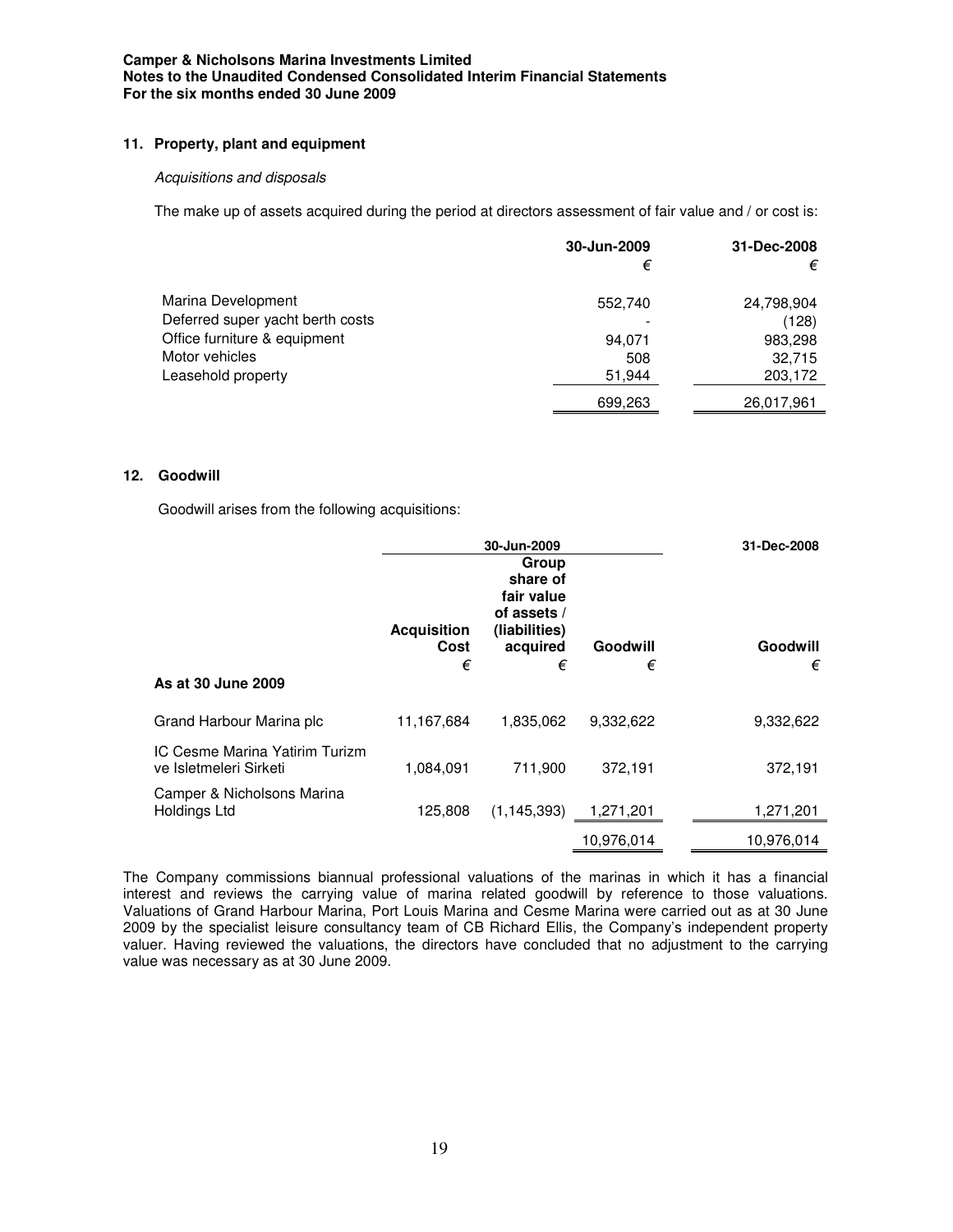### **Camper & Nicholsons Marina Investments Limited Notes to the Unaudited Condensed Consolidated Interim Financial Statements For the six months ended 30 June 2009**

# **13. Interest bearing loans and borrowings**

| At 30 June 2009 |   | At 31 Dec 2008 |
|-----------------|---|----------------|
|                 |   | €              |
| 14,471,905      |   | 12,478,653     |
| 58,018          |   | 59,734         |
| 14,529,923      |   | 12,538,387     |
| 1,502,000       |   | 1,502,000      |
| 16,031,923      |   | 14,040,387     |
|                 |   |                |
| 1,007,225       |   | 975,159        |
| 15,024,698      |   | 13,065,228     |
| 16,031,923      |   | 14,040,387     |
|                 | € |                |

|                | at<br>30 June<br>2009 | Interest Rate Interest Rate<br>at<br>31 December<br>2008 | Due Within 12<br>months | Year of<br><b>Maturity</b><br>2012 | Year of<br><b>Maturity</b><br>2013 | Year of<br><b>Maturity</b><br>2016 |
|----------------|-----------------------|----------------------------------------------------------|-------------------------|------------------------------------|------------------------------------|------------------------------------|
|                | %                     | %                                                        | €                       | €                                  | €                                  | €                                  |
| Bank Loan 1    | 5.25%                 | 5.75%                                                    | 507,757                 |                                    |                                    | 3,534,245                          |
| Bank Loan 2 *  | 4.98%                 | 5.25%                                                    | 441.450                 | -                                  | 9,988,453                          |                                    |
| Bank overdraft | 5.00%                 | 5.50%                                                    | 58,018                  | ۰                                  |                                    |                                    |
| Other Loan     | 5.54%                 | 5.18%                                                    |                         | 1.502.000                          |                                    | $\sim$                             |

\*Bank loan 2 interest rate is weighted average.

### **Security**:

The first bank loan and the bank overdraft in respect of Grand Harbour Marina plc ("GHM") are secured by:

- a first general hypothec for  $\epsilon$ 1,747,030 on overdraft basis and for  $\epsilon$ 4,605,982 (originally for €6,615,420) on loan basis over all GHM assets, present and future; and
- a first special hypothec for €1,747,030 on overdraft basis and for €4,605,982 (originally for €6,615,420) on loan basis on land held by GHM under title of temporary sub-emphyteusis; and
- a floating charge over GHM cash balances held with HSBC Bank (Malta) plc.; and
- other security which does not attach to GHM assets.

The second bank loan in respect of Camper & Nicholsons Grenada Limited ("CNGL") is secured by:

First ranking and continuing sum Demand Mortgage Debenture stamped for US\$25,000,000 or equivalent charge over the fixed assets, goodwill, and uncalled capital of the borrower and a floating charge over all other assets.

The Other Loan is secured by a share charge in favour of the lender over the shares that the Parent Company or its subsidiary owns in Camper & Nicholsons Marinas International Limited and Marina Management International Limited**.** 

# **Maturity Profiles:**

Since 31 December 2008 the terms of Bank Loan 1 have been renegotiated with the year of maturity extended from 2012 to 2016. The maturity profiles of the other loans have not changed since 31 December 2008.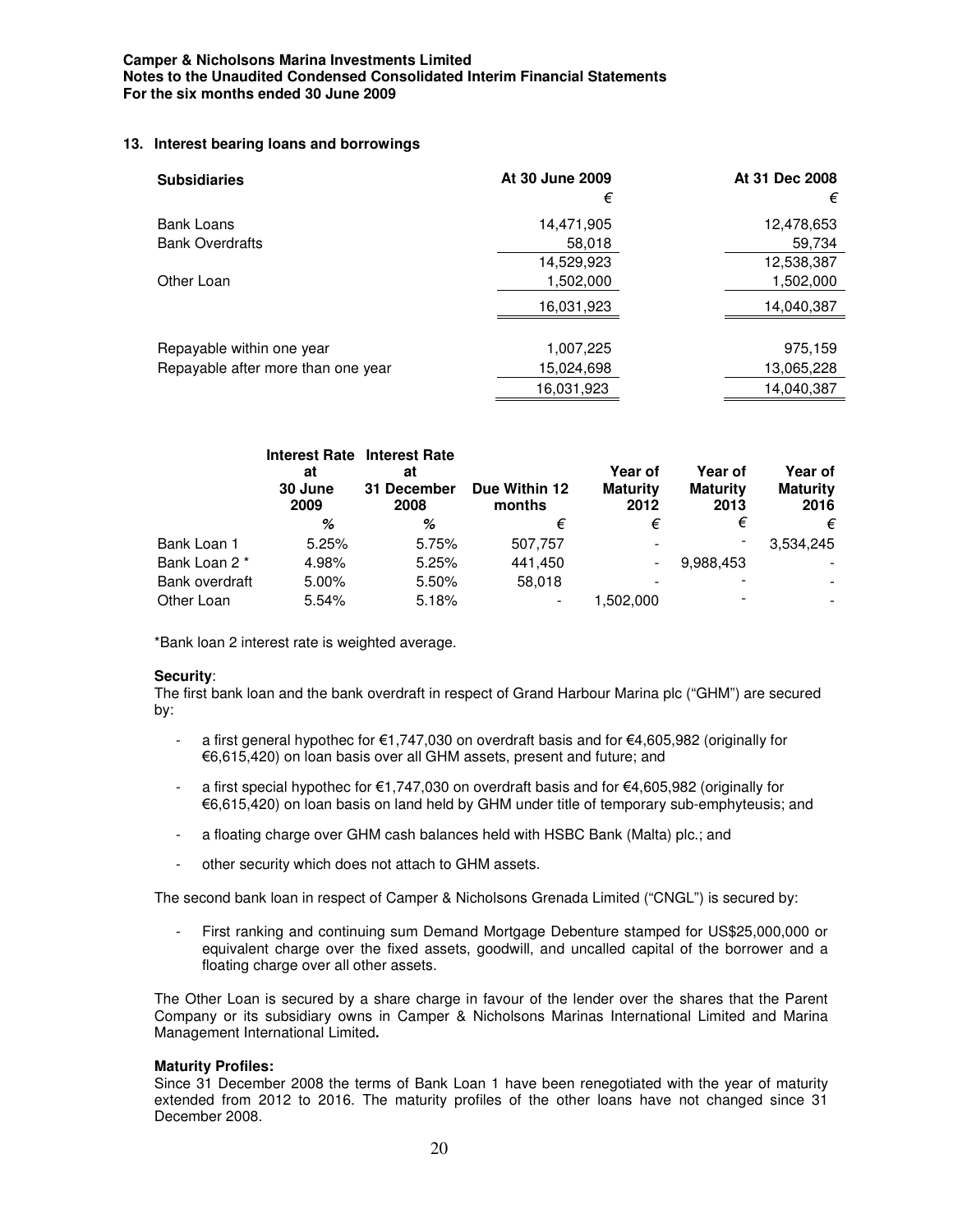# **14. Share based payments**

The company has granted an option to each of its placing agents, Arbuthnot Securities Limited and Cantor Fitzgerald Europe, in respect of the share issue at Listing in January 2007, to subscribe for up to 250,000 ordinary shares each at a price of €1 each at any time between the first and fourth anniversaries of the admission for listing of the company's shares on the AIM market on 29th January 2007.

The share options have been valued at €78,957 (31 December 2008: €78,957) at the balance sheet date, using the Black and Scholes valuation method and have been recognised in the cost of equity. No options have been exercised during the balance period.

# **15. Subsidiaries and joint ventures**

|                                               | <b>Activity</b>       | <b>Country of</b><br>Incorporation | % Equity<br><b>Interest</b> |
|-----------------------------------------------|-----------------------|------------------------------------|-----------------------------|
| <b>Subsidiaries</b>                           |                       |                                    |                             |
| Camper & Nicholsons Marinas (Malta) Ltd       | Investment Holding    | Malta                              | 100.00                      |
| Camper & Nicholsons Caribbean Holdings Ltd    | Investment Holding    | Bahamas                            | 100.00                      |
| Camper & Nicholsons Grenada Ltd               | Property Holding      | Grenada                            | 100.00                      |
| Camper & Nicholsons Grenada Services Ltd      | Marina Operator       | Grenada                            | 100.00                      |
| Grand Harbour Marina plc                      | Marina Operator       | Malta                              | 79.17                       |
| Marina Management International Limited       | Investment Management | Malta                              | 100.00                      |
| Camper & Nicholsons Marina Holdings Ltd       | Investment Holding    | Malta                              | 100.00                      |
| Camper & Nicholsons Marinas Investments Ltd   | Investment Holding    | Malta                              | 100.00                      |
| Camper & Nicholsons Marinas International Ltd | Investment Management | Malta                              | 100.00                      |
| Camper & Nicholsons Marinas Ltd               | Investment Management | UK.                                | 100.00                      |
| <b>Joint Venture</b>                          |                       |                                    |                             |
| IC Cesme Marina Yatirim Turizm ve Isletmeleri |                       |                                    |                             |
| Sirketi                                       | Marina Operator       | Turkey                             | 45.00                       |

# **16. Minority Interests**

The minority interest is all attributable to the 20.83% minority shareholding in Grand Harbour Marina plc.

### **17. Commitments and contingencies**

### **Operating lease commitments – Group as lessee**

The Group has entered into the equivalents of commercial leases in respect of certain of the properties it occupies.

The lease of Grand Harbour Marina in Malta is held by Grand Harbour Marina plc, a 79% subsidiary. The lease is non-cancellable and expires in 2098, except that it has a break clause exercisable by the tenant only in 2029. The rent payable is based on turnover but the lease specifies a minimum and maximum level of rent payable in any year. The minimum future rental payments under the lease amount to approximately €6 million and the maximum to approximately €15 million. Further details on the terms of, and background to, the lease of Grand Harbour Marina were included in Note 25 of the Financial Statements for the year ended 31 December 2008.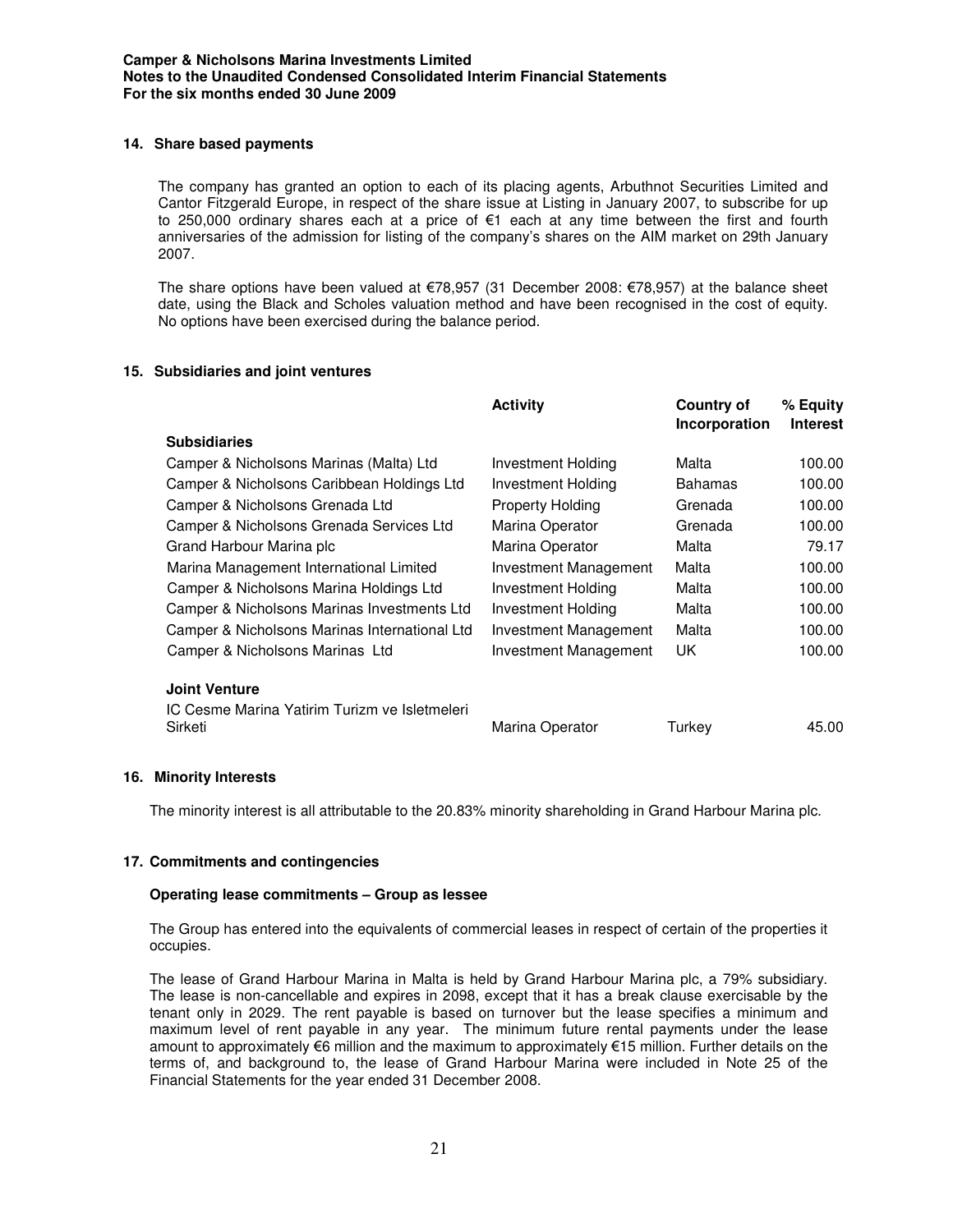### **17. Commitments and contingencies** (continued)

The lease of Cesme Marina in Turkey is held by IC Cesme Marina Yatrim Turizm ve Isletmeleri Sirketi, a company in which the Group has a 45% interest. The lease is non cancellable and expires in 2033. The initial annual rent payable is approximately €1m which is index linked in future years in accordance with the Build Operate Transfer (BOT) contract.

The lease of the water area of Port Louis Marina in Grenada is held by Camper & Nicholsons Grenada Ltd, a 100% subsidiary. The lease is non-cancellable and expires in 2106 with an option to extend for a further 99 years subject to negotiation on expiry of the initial term. The rent payable is based on the total square footage brought into use. Not all the available area has yet been brought into use and may not be during 2009. The future rental payments under the terms of the lease are estimated at €1.7 million.

# **Finance lease commitments – Group as lessor**

The Group has granted a number of licences ranging in duration from 25 to 30 years in respect of berths at Grand Harbour Marina. The licence fees payable for the berth are accounted for in the year of sale and consequently there is no future licence fee income. Licensees are required to pay annual service charges to defray the costs of maintenance of the berths. Because all amounts receivable under long term licenses are collected at the outset of the contract, the Group's gross and net investment in finance leases is zero.

### **Finance lease and hire purchase commitments**

At the balance sheet date the Group has no commitments as lessee under finance leases.

### **Capital commitments**

At 30 June 2009, the group had contracted capital commitments of approximately €3.5 million in respect of marina works at Port Louis Marina, Grenada and Grand Harbour Marina, Malta.

### **Contingent liabilities**

The Company had no contingencies at 30 June 2009.

### **Litigation and claims**

There were no changes in contingent liabilities as at 30 June 2009 when compared to those previously reported in the financial statements for the year ended 31 December 2008.

### **Taxation**

There are no changes in contingent assets as at 30 June 2009 related to the uncertainty of the nature of the taxation charge arising on the three long-term super-yacht licensing agreements concluded during the year ended 31 December 2007 by a subsidiary.

### **Guarantees**

The Parent Company has provided an unlimited guarantee supported by a US\$7 million cash deposit in favour of The Bank of Nova Scotia in support of a loan facility provided to Camper & Nicholsons Grenada Limited.

Grand Harbour Marina plc, a subsidiary, has provided guarantees in respect of 2 performance bonds amounting in total to €34,940 (2008: €617,284).

Camper & Nicholsons Grenada Services Limited, a subsidiary, has provided an unlimited guarantee in favour of The Bank of Nova Scotia in support of a loan facility provided to Camper & Nicholsons Grenada Limited.